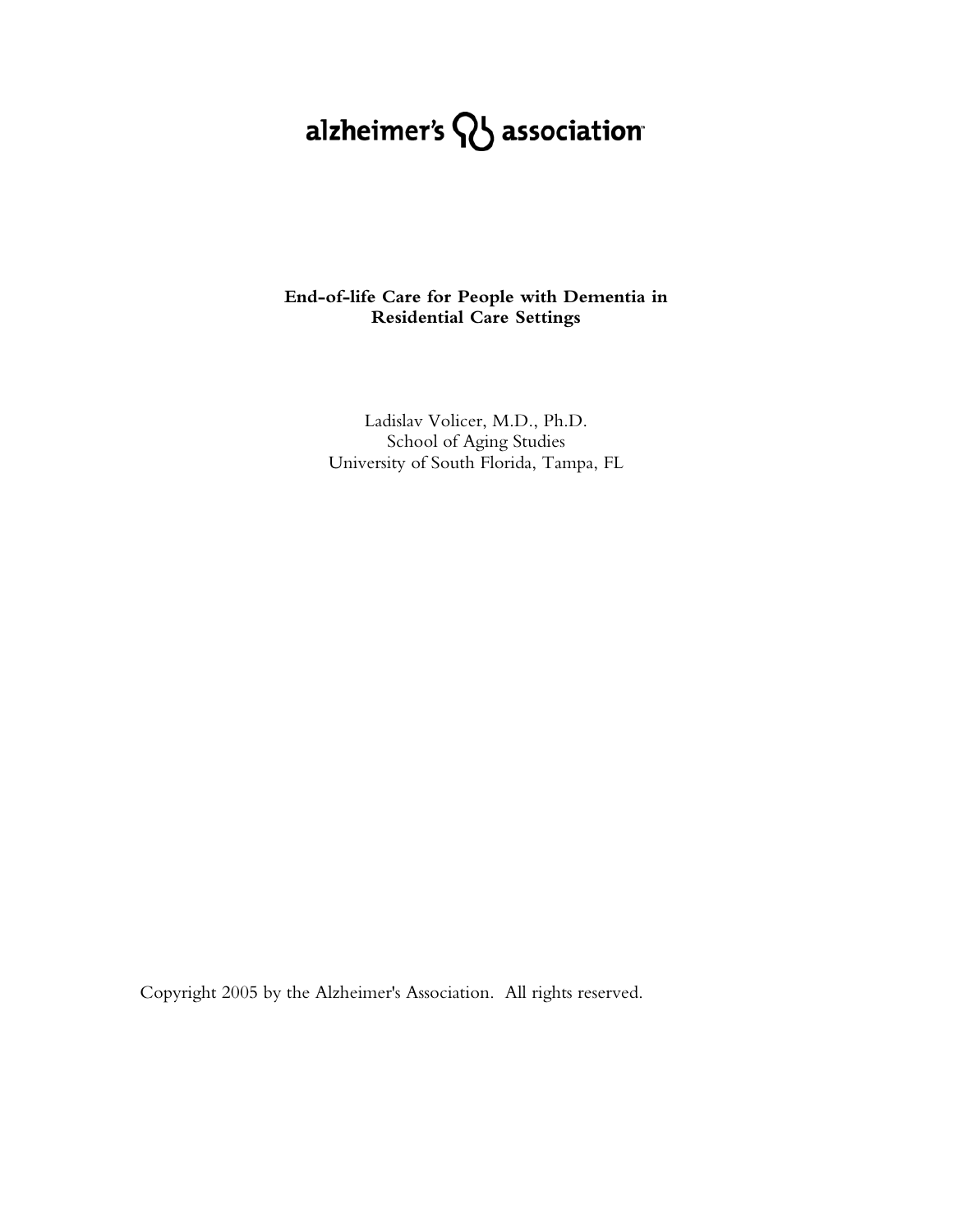# **End-of-life Care for People with Dementia in Residential Care Settings**

Ladislav Volicer, M.D., Ph.D. School of Aging Studies University of South Florida, Tampa, FL

## **EXECUTIVE SUMMARY**

The Alzheimer's Association commissioned this literature review on end-of-lifecare for nursing home residents with advanced dementia as part of its ongoing Campaign for Quality Residential Care. Our concern is driven by evidence that indicates the following:

- 67% of dementia-related deaths occur in nursing homes.
- 71% of residents with advanced dementia died within 6 months of admission, yet only 11% were referred to hospice.
- Non-palliative care is quite common in residents with dementia. This includes tube feeding, laboratory tests, restraints, and intravenous therapy.

Our intent is to provide the evidence base for practice and policy recommendations to improve that care, as well as to stimulate additional research on the topic.

**Methods -** The author initially reviewed 300 articles in the literature from 1994 to 2004, and then narrowed his discussion to 158 studies that contain new information obtained by experimental or quasi-experimental methods. Many studies were observational. The review identified relatively few evaluations of new interventions or randomized clinical trials. There was almost no research on management of advanced dementia in assisted living facilities.

**Results** - End-of-life care for residents with advanced dementia involves a number of key issues: appropriate management of symptoms including pain and behaviors, involvement in programs such as hospice, and decisions about medical interventions. The body of evidence presented indicates the following:

# **1. Aggressive medical treatment for residents with advanced dementia is often inappropriate for medical reasons, has a low rate of success, and can have negative outcomes that hasten functional decline and death.**

- Cardiopulmonary resuscitation (CPR) is three times less likely to be successful in a person with dementia than in one who is cognitively intact. Those who initially survive are taken to an intensive care unit where most die within 24 hours.
- Individuals with advanced dementia are more often hospitalized than those who are cognitively intact or have milder dementia. Transfer from nursing home to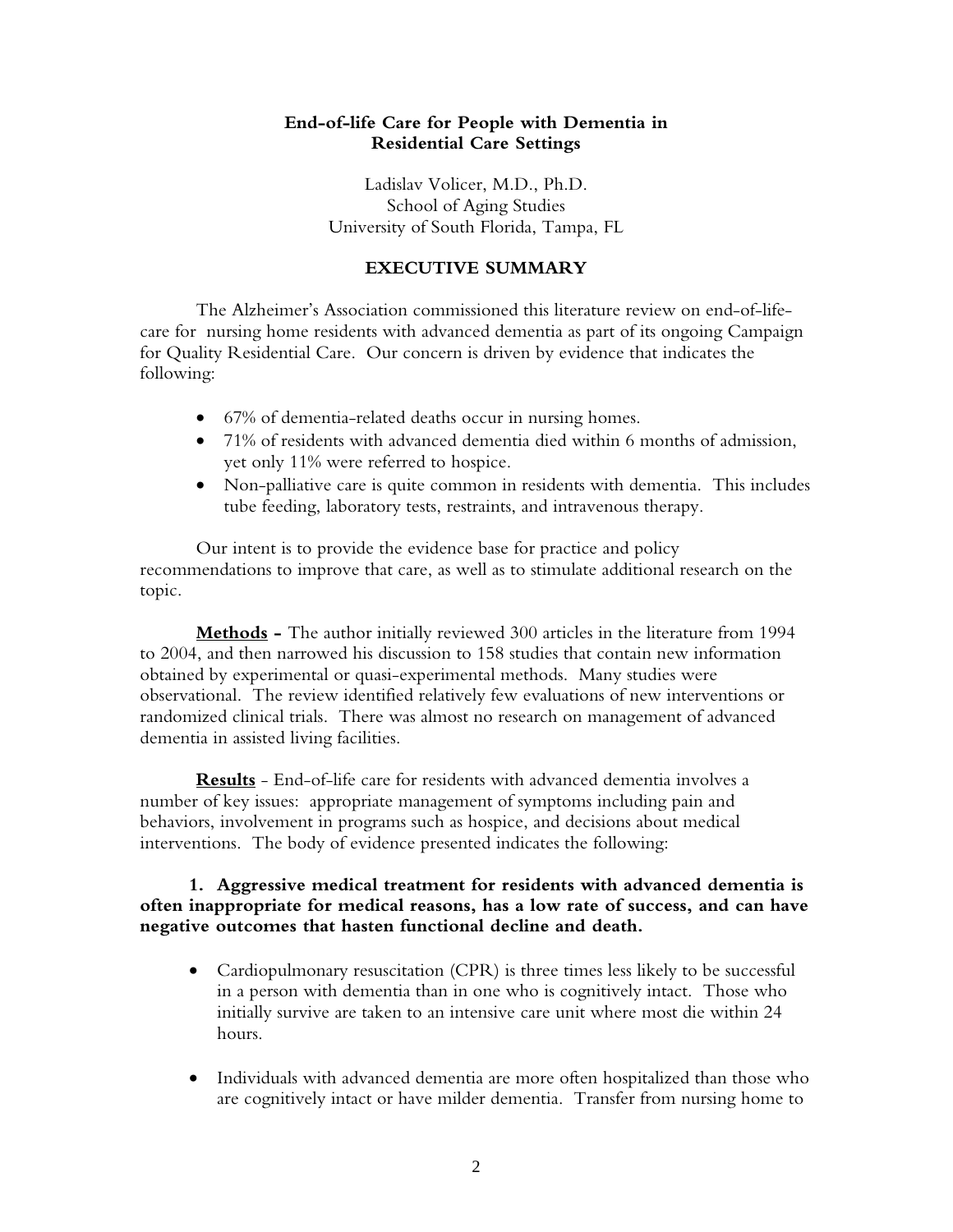hospital results in functional decline that does not improve significantly at discharge. Patients often develop confusion, anorexia, incontinence and falls. These symptoms are often managed by aggressive medical interventions.

- The most common cause of hospitalization is infection, most often pneumonia, even though hospitalization is not necessary for optimal treatment. Immediate survival and mortality rates are similar whether treatment is provided in a long term care facility or a hospital: long-term outcomes are better in residents treated in a nursing home.
- Intercurrent infections are a common and almost inevitable consequence of advanced dementia for several reasons: reduced immune response, incontinence, swallowing difficulties, immobility, and inability to report symptoms. Antibiotic therapy does not seem to prolong survival and is not necessary for symptom control. When antibiotics are used, they may cause significant adverse effects, and the diagnostic procedures associated with use of antibiotics add to the resident's confusion and discomfort.
- Tube feeding in residents with advanced dementia does not increase survival. It does not prevent aspiration pneumonia, malnutrition or pressure ulcers. It does not reduce the risk of infections or improve functional status or comfort of the patient.

# 2. **Quality palliative care is an effective alternative to aggressive treatment and is closely related to staffing and training in nursing homes.**

- Nursing homes with dementia special care units, greater physician-to-patient ratios, and physician extenders, and those that provide intravenous therapy and nurse aide training programs are far less likely to hospitalize their residents.
- Simple strategies involving hands-on care by well-trained staff such as massage, oral hygiene, changes in diet, and hand-feeding -- can prevent infection and manage feeding problems without resort to tube-feeding.
- Model programs that provide on-site treatment of medical complications show fewer preventable hospitalizations and lower hazard rates of mortality.
- A palliative care unit for hospitalized residents with advanced dementia decreased hospital and intensive care unit length of stay and use of other nonbeneficial resources.
- Hospice is a valuable service for persons with advanced dementia, particularly in management of pain, continuous involvement of the primary physician, and avoidance of hospitalization. Social support provided to caregivers is also important given their high levels of depressive symptoms and anxiety.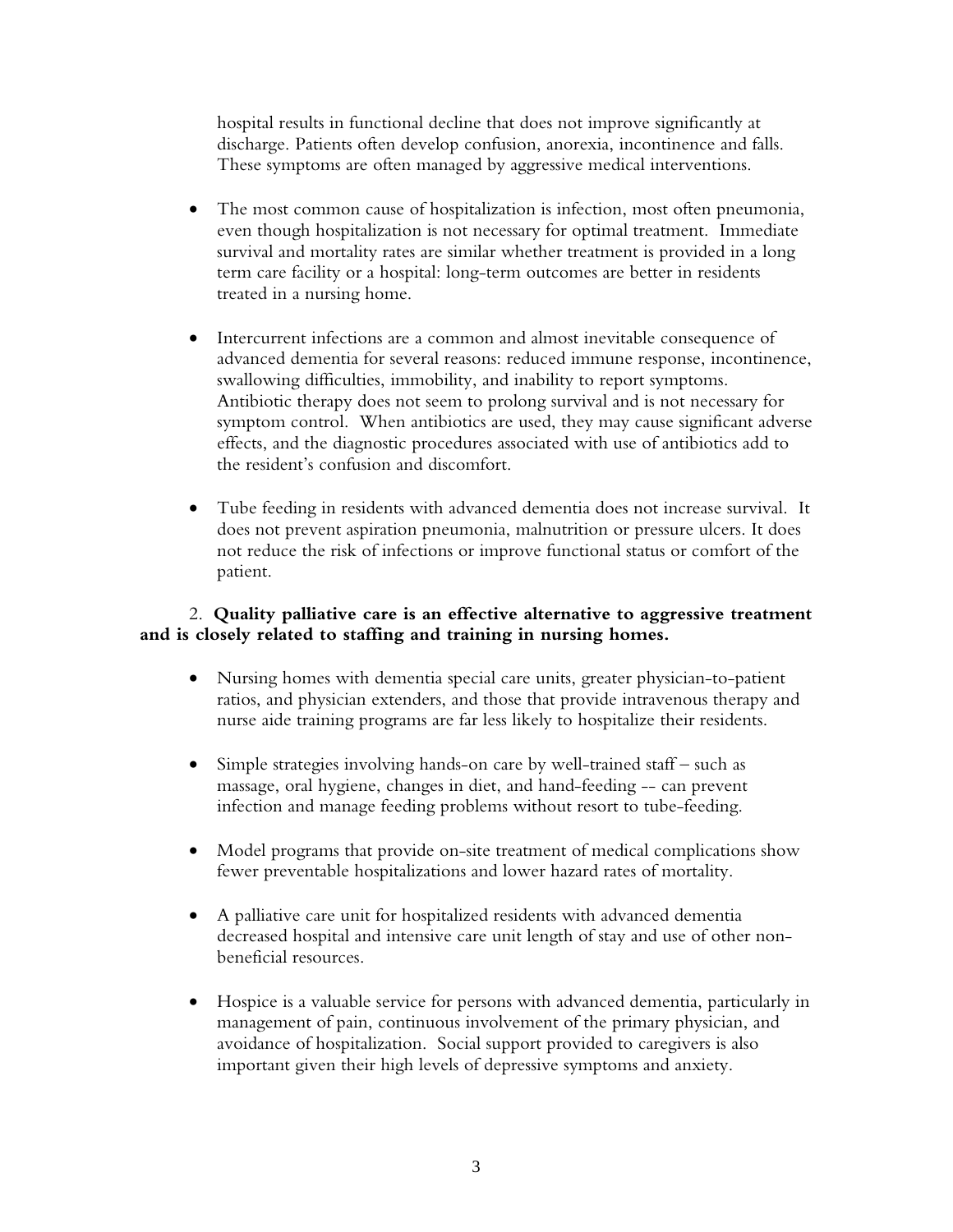• Guidelines for palliative care in dementia are available for clinicians and family members and, when applied, have been shown to improve end-of-life care.

# **3. While there is an expanding body of knowledge about the risk and benefits of treatments for persons with advanced dementia, there are significant barriers to translating that knowledge to practice.**

- Physicians overestimate prognosis in persons with advanced dementia and have unrealistic expectations about the effectiveness of feeding tubes. A minority discusses end-of-life care with families and even fewer provide any advance care planning. When end-of-life care is discussed, it does not often include issues about treatment of infection and tube-feeding.
- Caregivers of persons with dementia generally select more life-sustaining interventions than healthy older adults say they want. Family members are not well prepared for their role as surrogate decision-makers, have limited understanding of dementia progression, and are uncomfortable and ambivalent in their role. They do not receive sufficient support from health care professionals, although this is improved if the patient is receiving hospice.
- Medicaid reimbursement has a direct impact on end-of-life care. In 26 states, Medicaid pays nursing homes a higher rate for residents who are tube-fed, even though the cost of care for a resident without a feeding tube is higher.
- State Medicaid reimbursement also influences hospitalization rates. A 10 state study found that an increase in the rate of reimbursement to nursing homes of \$10 would significantly reduce the risk of hospitalization and the odds of mortality.
- Current Medicare guidelines discourage optimal end-of-life care for people with advanced dementia. The guidelines are difficult to apply and have been shown to be invalid predictors of survival.

# **Recommendations**

 The Alzheimer's Association commissioned this study to encourage improved practice and policy affecting end-of-life care for persons with advanced dementia, and to stimulate additional research on the topic. The author begins that process with his own recommendations:

• His practice recommendations include limits on cardiopulmonary resuscitation, increased use of physician extenders in nursing homes, maintenance of oral health, avoidance of antibiotic use, and increased physician involvement in discussions related to end-of-life-care, particularly at the time of nursing home admission.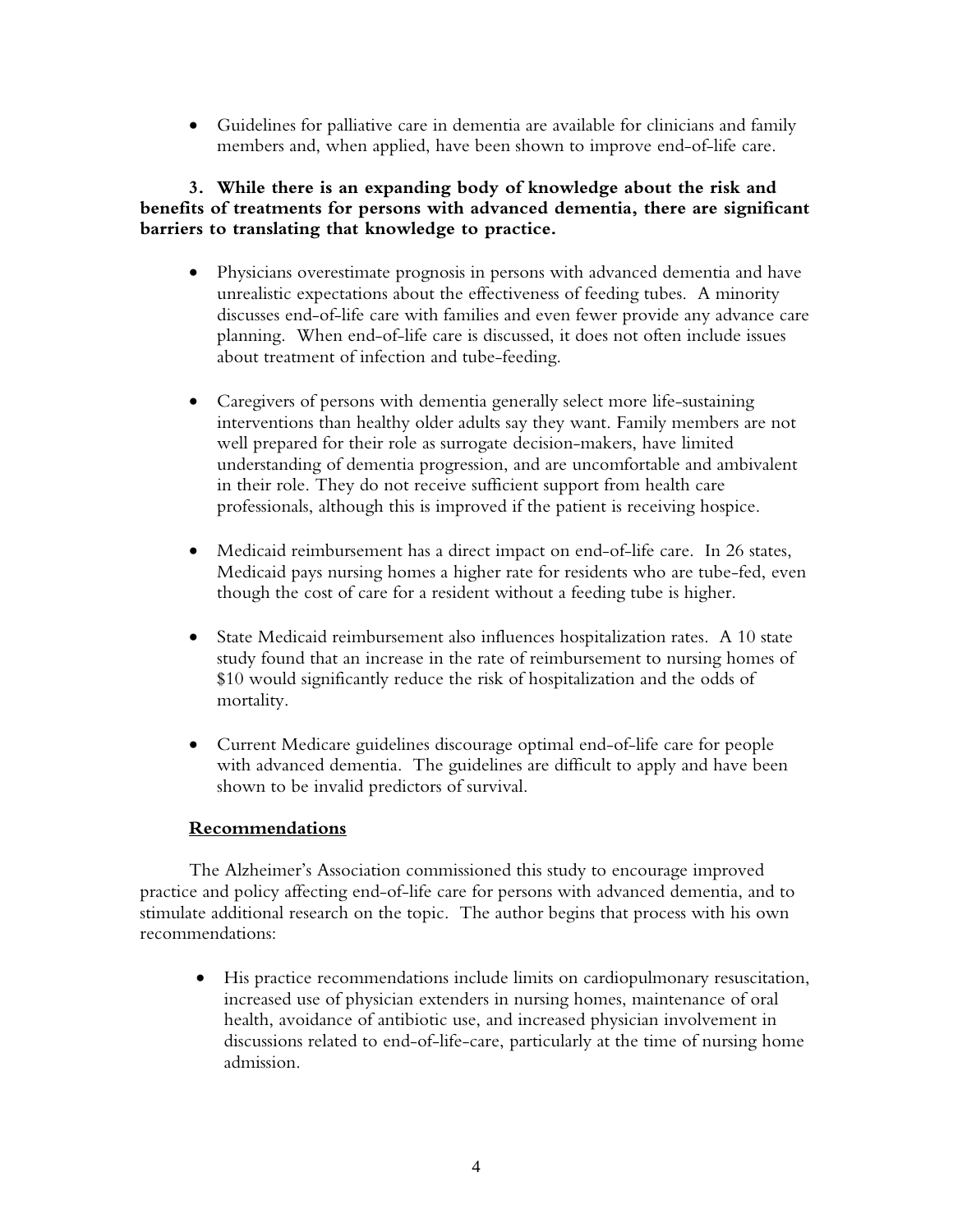- His policy recommendations include elimination of fiscal incentives in Medicaid and Medicare for hospitalization and tube-feeding of nursing home residents, Medicare payment for palliative care for residents with dementia, and national criteria for designation of a surrogate decision-maker.
- He sets forth recommendations for research in a number of important areas.
- He calls for a broad discussion of optimal end-of-life care to correct common misconceptions about the effectiveness of aggressive medical interventions, and education for family and professional caregivers about the natural course of Alzheimer's disease and dying, symptoms of terminal dementia, and principles of appropriate end-of-life care.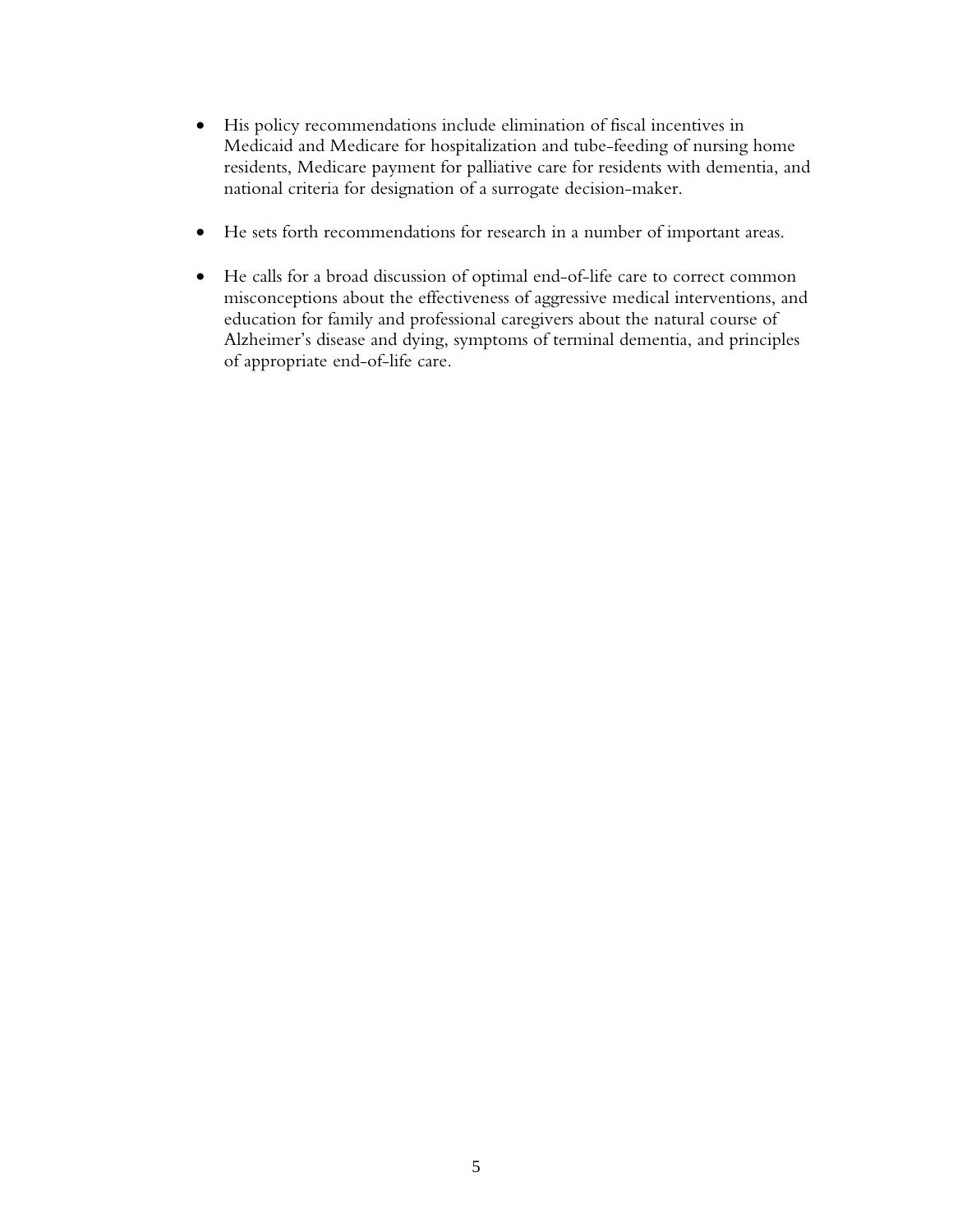## **End-of-life Care for People with Dementia in Residential Care Settings**

Ladislav Volicer, M.D., Ph.D. School of Aging Studies University of South Florida, Tampa, FL

#### **Introduction**

End-of-life care for people with dementia in the United States is undergoing rapid change. There is a shift from dying in a hospital to dying in a nursing home or assisted living and the number of individuals dying at home is also increasing. A recent national study found that 67% of dementia-related deaths occurred in nursing homes. The proportion of dementia-related deaths occurring in hospitals varied from state to state from 5% to 37% and was higher in states with a greater number of hospital beds and fewer nursing home beds (1). These results indicate that non-medical factors are affecting the place of death. Hospices are increasingly involved in end-of-life care in nursing homes and are more willing to include individuals dying from other conditions than cancer although only 11% of residents with advanced dementia are referred to hospice (2). There is also some evidence that residents with dementia receive less aggressive medical care than cognitively intact residents. A study of residents in fifty-nine randomly selected nursing homes in Maryland from1992 to 1995 showed that residents with dementia had lower annual rates of physician visits and hospitalizations, and fewer physician visits subsequent to fevers and infections than cognitively-intact residents (3).

However, advanced dementia is often not perceived as a terminal illness and the prognosis is vastly overestimated. At nursing home admission, only 1% of residents with advanced dementia were perceived to have a life expectancy of less than 6 months while 71% died during that period (4). Therefore, it is often not recognized that a palliative approach is the optimal care for these residents and non-palliative interventions are quite common: tube feeding in 25%, laboratory tests in 49%, restraints in 11%, and intravenous therapy in 10% of the residents with advanced dementia. In part, because the palliative approach is not generally used, residents with dementia suffer from several distressing conditions, such as pressure ulcers (15%), constipation (13%), pain (12%) and shortness of breath (8%) (4). Of course, poor care is not limited to residents with dementia; another study found that in two nursing facilities 82% of the nursing home residents died with pressure ulcers (5).

This information indicates that there is a need for improvement of end-of-life care for residents with dementia. Quality indicators for management of medical conditions in nursing home residents were recently proposed but many of them would not apply to residents with advanced dementia (6;7). There is a need for research specifically targeted to residents with advanced dementia that would evaluate improvements in their care and palliative programs such as Palliative Excellence in Alzheimer Care Efforts (PEACE) (8). This literature review summarizes current research evidence relevant to end-of-life care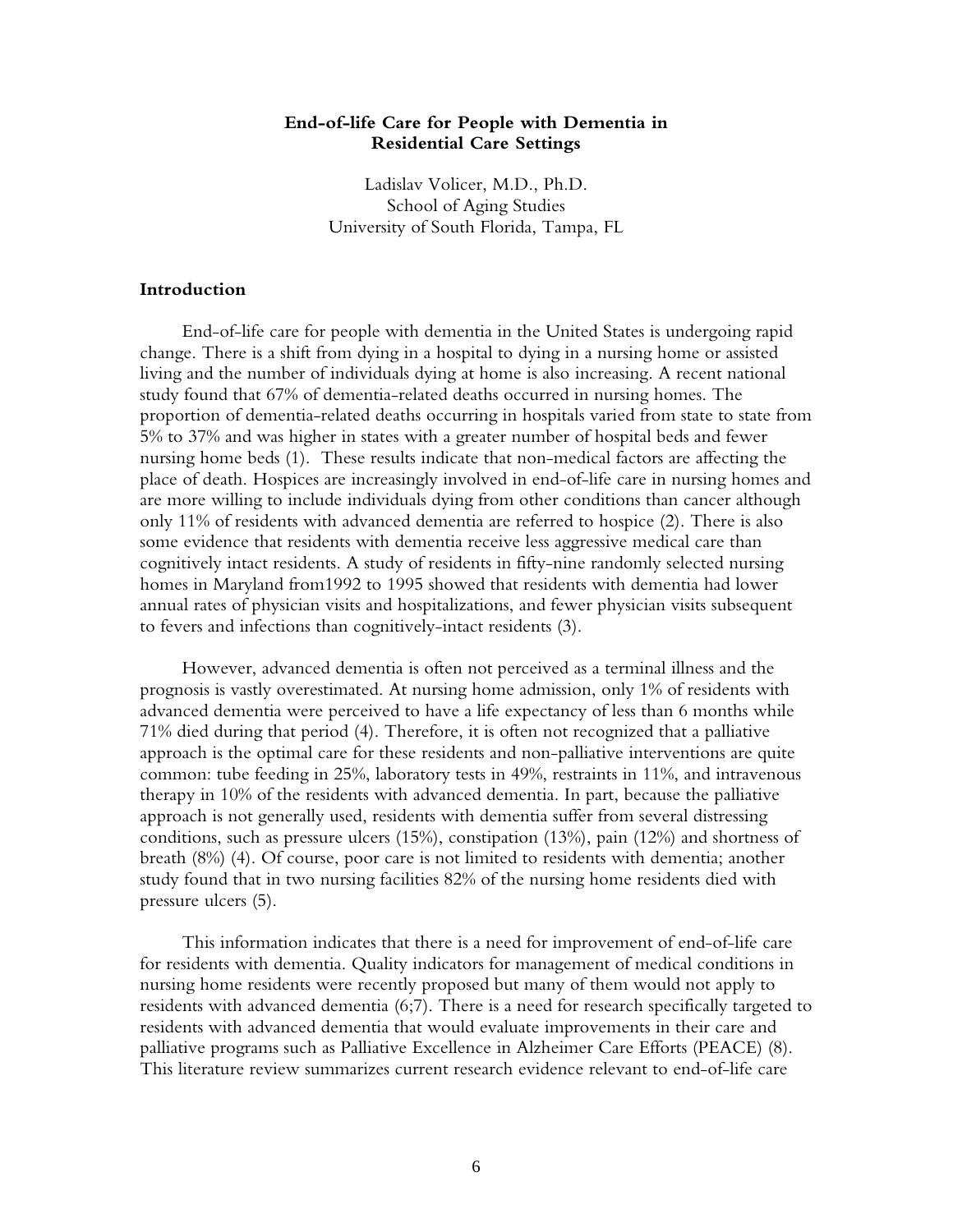for residents with advanced dementia with the hope that it will be used as a basis for practice and policy recommendations and will stimulate further research in this area.

#### **Methods**

Potentially useful articles in literature from 1994 to 2004 were collected from a Medline search and additional sources. The Medline search used a combination of terms such as dementia, Alzheimer's disease, end-of-life care, hospice, and cardiopulmonary resuscitation/CPR. This search yielded 150 citations. Additional citations were identified by searches of identified articles' reference sections, searches of reference sections of practice guidelines ("Care at the End of Life" published by the American Medical Director's Association, "Guidelines for a Palliative Approach in Residential Care" published by the Edith Cowan University, Australia), search of "Hospice and Palliative Care in Alzheimer's Disease" resource list prepared by the Alzheimer's Association Green-Field Library, and by search of the author's private data base. These searches resulted in the collection of 300 articles. Some of these articles report studies in general nursing home populations, which include but are not limited to residents with dementia. However, since more than half of nursing home population has some cognitive impairment, these articles are relevant to the current topic.

All of these articles were reviewed for relevance to the current topic and for inclusion of research data. Articles were included for discussion in this review only if they contained new information obtained by experimental or quasi-experimental methods. Most relevant review articles were included if they contained information about research results obtained before 1994 that is still the state of the art. This selection process resulted in the inclusion of 158 studies and review articles. Most of these studies are observational studies and only a few include evaluations of new interventions. Almost none of the studies are randomized control trials. There is almost a complete lack of research results concerning management of advanced dementia in assisted living facilities. The only available study indicates that end-of-life care is similar in process and outcomes in residential care facilities, assisted living, and nursing homes except that family satisfaction with end-of-life care was significantly higher in residential facilities and assisted living than in nursing homes (8a). Therefore, most of the information in this review will apply to both assisted living and nursing homes.

## **Results**

There are several issues that need to be addressed when providing care for residents with advanced dementia. These issues include appropriate management of symptoms such as pain and behaviors, involvement in programs such as hospice, and decisions regarding various medical interventions. A crucial component of this care is providing information about the benefits and burdens of these interventions to the resident's surrogate decision maker, supporting development of a care plan that takes into consideration previous wishes of the resident, if any, and his or her best interest as interpreted by the decision maker. The care plan should consider the goals of care and priority order of the three possible goals – survival, maintenance of function, and comfort (9). This section will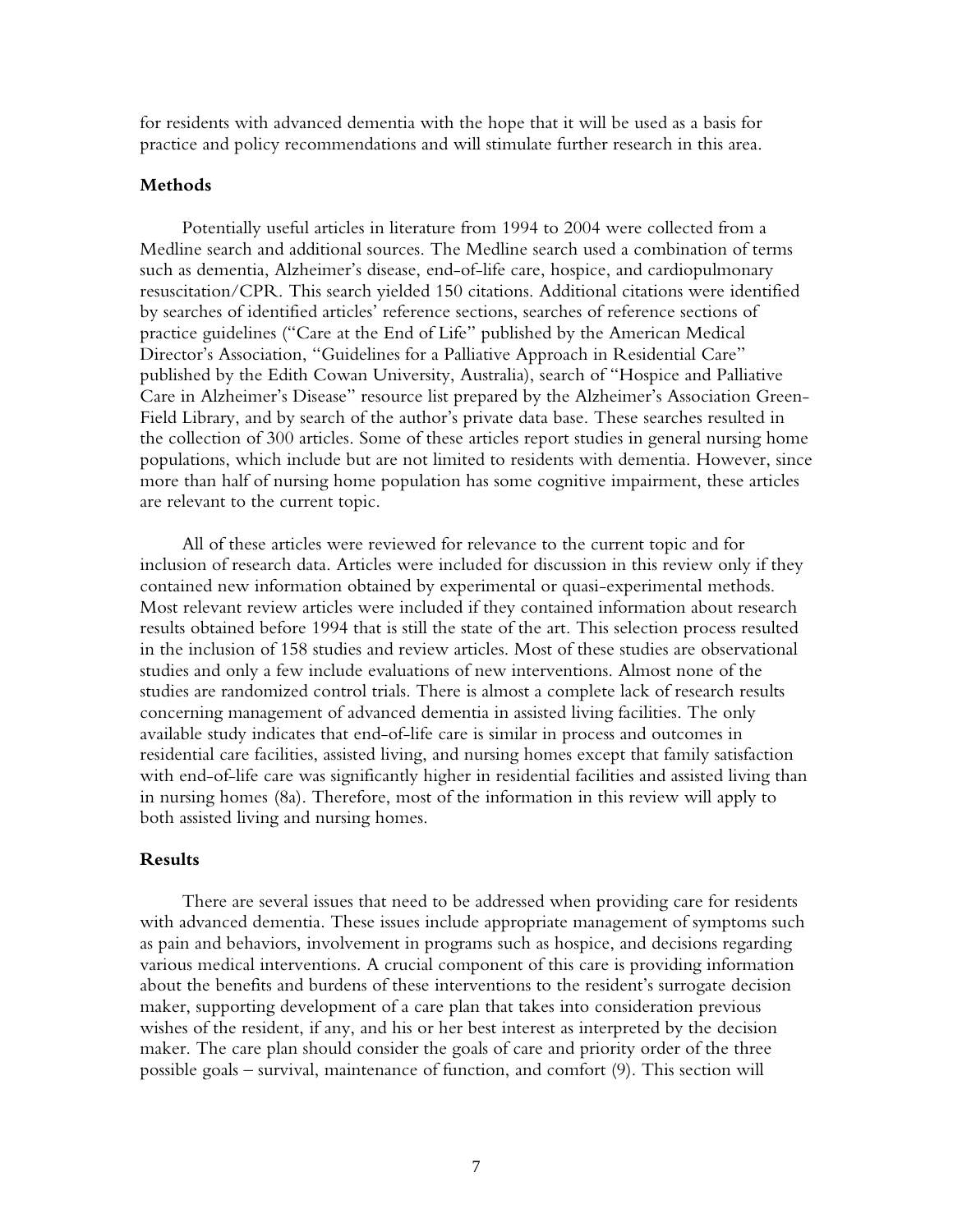summarize the current research information concerning each of the issues that need to be addressed.

#### Cardiopulmonary resuscitation

 Information from older literature regarding cardiopulmonary resuscitation (CPR) in nursing homes was summarized by Zweig (10). He reported that the survival to discharge from an acute care hospital after cardiac arrest in a nursing home ranged from 0 to 5% and was even lower when the arrest was unwitnessed. In a sample of 114 nursing home residents, 10% of residents were discharged from hospitals alive but no one with an unwitnessed cardiac arrest was successfully resuscitated (11). However, the sample excluded residents who died prior to the arrival of an EMS team resulting in an inflated survival rate. Even in a community sample, the survival rate after an unwitnessed arrest is much lower (0.8%) than after a witnessed arrest (5.3%) (12).

The impact of dementia on survival after cardiac arrest was investigated by Dull et al (13). These authors considered CPR in the presence of dementia "unwanted" because of poor survival rates. In their overall sample of out-of-hospital arrests, Alzheimer's disease or dementia was present in 5% of the patients and 13% of these individuals were discharged alive from the hospital. However, in the total nursing home population, only 3% of the residents survived to hospital discharge and only one of these survivors had an unspecified chronic disease. In other studies, the discharge rate of nursing home residents from the hospital after cardiac arrest ranged from 0 (14) to 3.4% (15).

Even in a hospital, CPR is three times less likely to be successful in patients with dementia than in patients who are cognitively intact, and the success rate is almost as low as in metastatic cancer (16). Age is another factor that decreases the success rate of CPR. A prospective cohort study was conducted from July 1989 to December 1993, in a suburban county emergency medical services system of community-dwelling adults who had an arrest from a presumed cardiac cause and who received out-of-hospital resuscitative efforts. The success rate decreased from 10% in 40-59 years old, to 8.1% in 60-69 years old, 7.1% in 70-79 years old, 3.9% in 80-89 years old and 1% in 90 and older (17). Survival is somewhat better when individuals experience cardiac arrest in the community (14) but a recent study reported that out of 235 cardiac arrests in shopping malls and apartment complexes, there were only 2 survivors in residential complexes despite the use of automatic external defibrilators (AED). Use of AED increased overall survival after outof-hospital cardiac arrest from 28 to 40% (18) but the impact of AED use on CPR success in nursing homes is not known.

The benefits of successful resuscitation are further diminished by other factors. CPR is a stressful experience for those who survive, often associated with injuries such as broken ribs and necessitating mechanical respiration. Those who initially survive CPR are taken to an intensive care unit, where most die within 24 hours (10). The intensive care unit environment produces additional confusion and almost invariably, delirium. In samples from other populations, approximately one third of those who survive hospitalization will suffer increased dependence and some will have severe mental impairment (10). Furthermore, the CPR experience is often sufficiently traumatic for the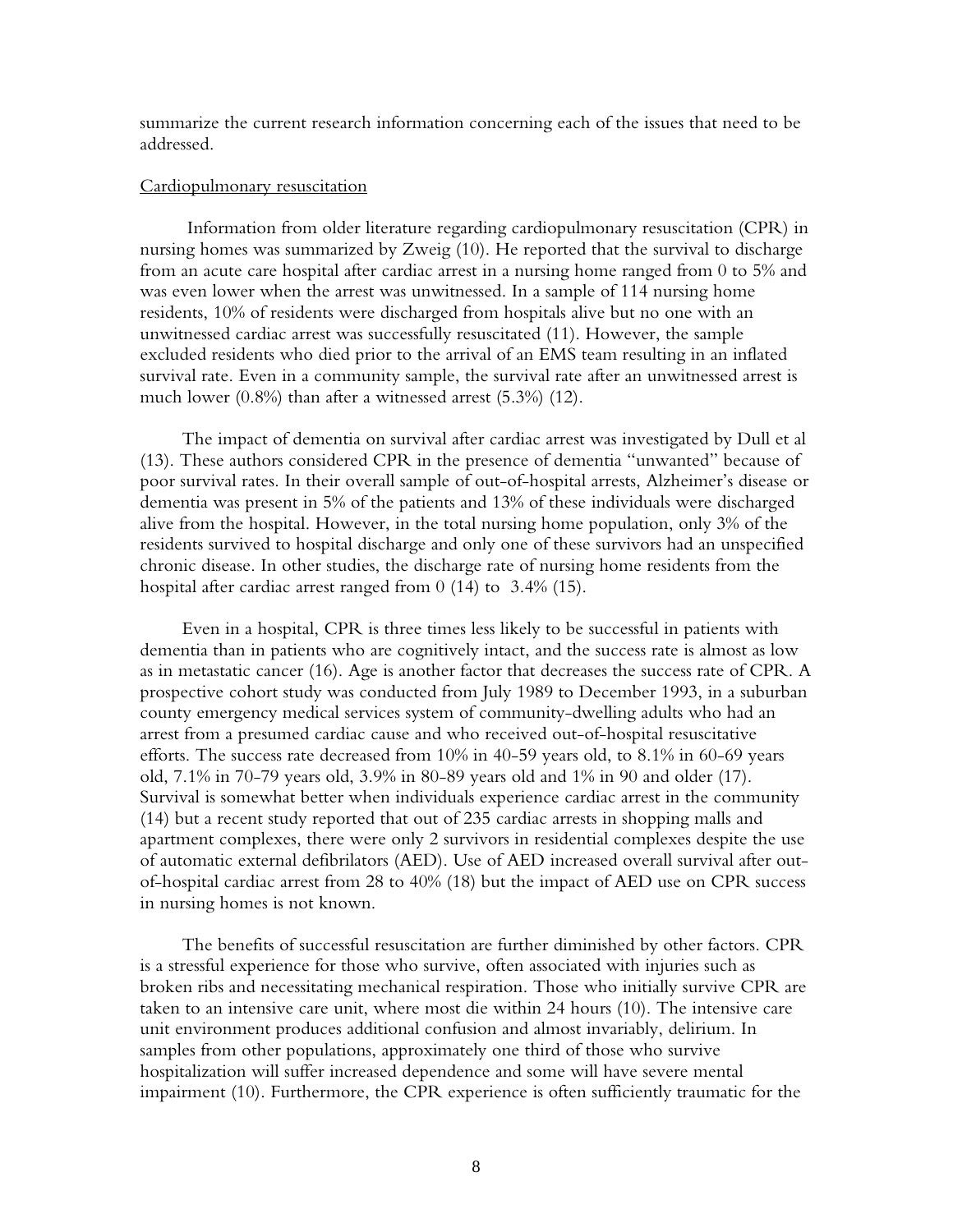patient's families that they will request a Do Not Resuscitate (DNR) order to prevent repetition of CPR. Other residents of long-term care facilities who witness the CPR procedure are frequently upset as well.

Considering the balance of benefits and burdens, it has been suggested that CPR in a nursing home setting should be an optional procedure that should be specifically requested instead of depending on the presence of DNR orders (10). This would be a difference from the current status where CPR is considered a default option. However, even currently the CPR is used relatively rarely in residents dying in a nursing home, ranging from 2 to 5.6% of deaths (10). A survey of 36 nursing homes showed that less than 30% of them performed CPR in the past 6 months, and 23% had no written DNR policies. The majority of facilities (79%) required CPR in witnessed arrests of non-DNR residents while a minority (24%) required CPR even in unwitnessed arrests (19).

#### Transfer to an Acute Care Setting

Older literature reporting data regarding transfer of residents with dementia to an acute care setting was recently summarized (20). There is good evidence that transfer from nursing home to a hospital results in decline of psychophysiologic functioning including mobility, tranfer, toileting, feeding and grooming, and none of these functions improve significantly at discharge. Risk factors for this functional decline are cognitive impairment, previous functional impairment, low social activity level, and decubitus ulcers. Patients often develop confusion, anorexia, incontinence, and falls. These symptoms are often managed by aggressive medical interventions even in patients with advanced dementia (21).

Transfer from a long-term care facility to an acute care setting is most often due to an infection or breathing difficulties (22). Individuals with more advanced dementia (Clinical Dementia Rating scale +3) (22a) were more often hospitalized than cognitively intact individuals or individuals with milder dementia (23). The most common cause of hospitalization was an infection, while psychiatric symptoms did not differ between individuals who were hospitalized and those who were not hospitalized. Pneumonia is the most common cause of infection among residents of long-term care facilities with median reported incidence of 1 per 1,000 patient-days (24). Risk of pneumonia is increased in residents who are confined to bed, have a debilitating neurologic disease, and who are fed by a tube (20). Other risk factors include older age, male sex, swallowing difficulties and inability to take oral medications (25). Very often, the pneumonia recurs and patients discharged from a hospital after pneumonia have a 5 times higher risk for recurrence of pneumonia than patient admitted for other conditions (20). Actually, 43% of nursing home residents who survive an episode of pneumonia develop another episode within 12 months (24).

The mortality rate from pneumonia is increased by altered mental status (26) and cognitive impairment increases the risk of mortality almost 7 times (27). Pneumonia mortality is also increased by functional impairment even in individuals living in the community (28) and that probably would be true for residents of assisted living facilities. Mortality rates of least impaired nursing home residents at 12 and 24 months were 33%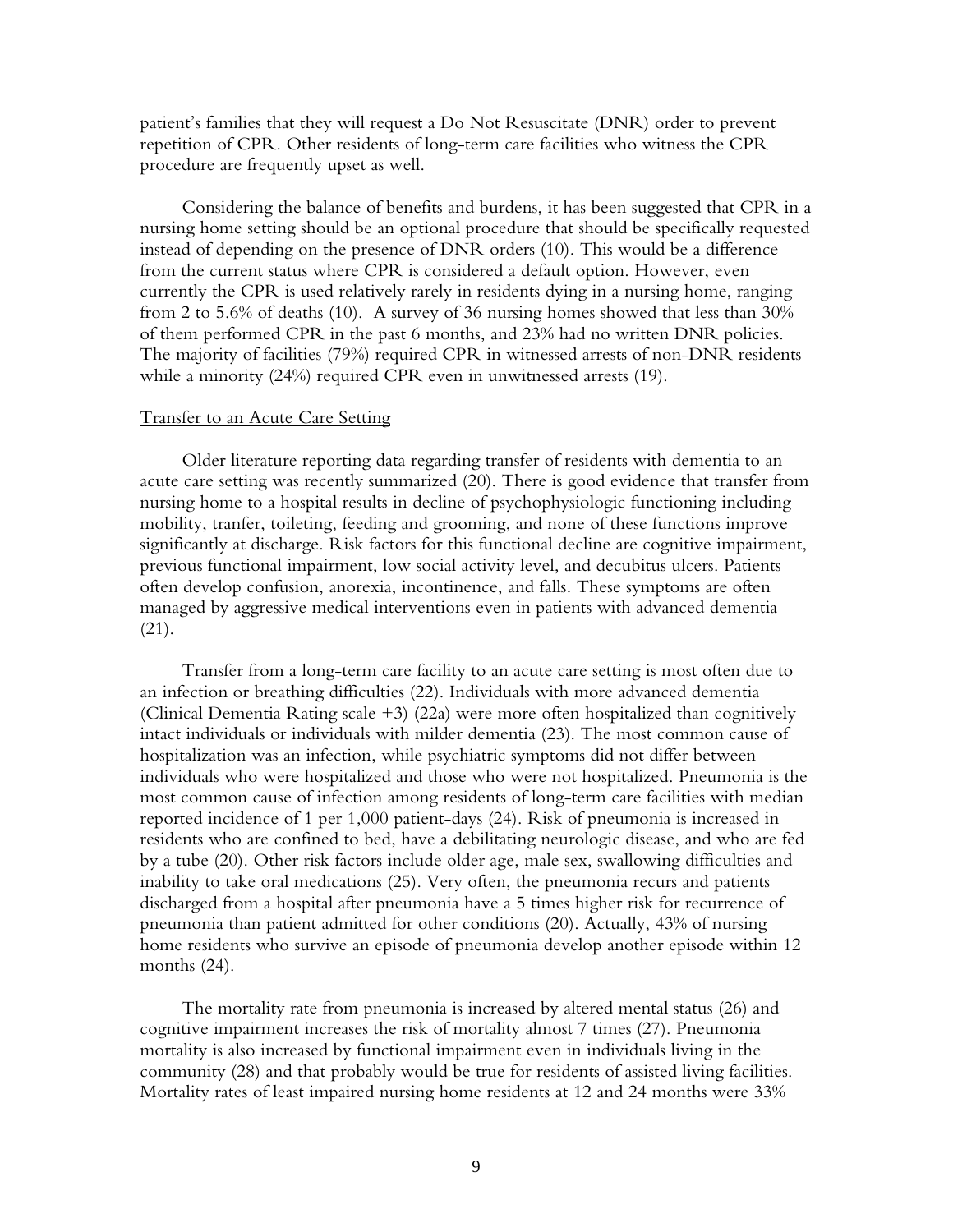and 48%, while mortality rates of most impaired residents were 65% and 77% (24). The mortality rate of hospitalized patients with end-stage dementia is significantly higher than mortality rates of cognitively intact individuals hospitalized for the same condition. Sixmonth mortalities for pneumonia are 53% in patients with dementia and 13% in cognitively intact patients and mortality rates for hip fracture are 55% in patients with dementia and 12% in cognitively intact patients (24a).

Transfer of residents to an acute care setting may not be optimal for management of infections and other conditions. A study found that 36% of emergency room transfers and 40% of hospital admissions were inappropriate for medical reasons and the inappropriate number increased to 44% of emergency room transfers and 45% of hospital admissions when advance directives were considered (29). The rate of hospitalization varies widely among long-term care facilities (30) and, if all hospitalizations are considered, cannot be predicted by any particular patient characteristics (31). Risk factors for hospitalization 6 months or later after admission are severe functional impairment, decubitus ulcers, feeding tubes, and primary diagnosis of congestive heart failure or respiratory disease (32).

Non-medical factors influence hospitalization rates. Nursing homes with special care units, greater physician-to-patient ratios and physician extenders are less likely to hospitalize their residents (33). These influences differ according to the nature of hospitalizations. Facilities with physician extenders were less likely to hospitalize for conditions that can be influenced by ambulatory care but not for other conditions, while facilities with more physicians were more likely to hospitalize for only conditions that can be influenced by ambulatory care. Facilities that provided intravenous therapy and operated nurses' aide training programs were less likely to hospitalize for all conditions (34). Hospitalization rates are also influenced by the level of state Medicaid reimbursement. Analysis of nursing homes in 10 states indicated that an increase in the reimbursement rate of \$10 would result in 9% reduction in a resident's risk of hospitalization and also decrease the odds of mortality by 12% (35).

The data support the notion that hospitalization is not necessary for optimal treatment of pneumonia in nursing home residents. Immediate survival and mortality rates are similar whether treatment is provided in a long-term care facility or hospital (36;37) and long-term outcomes are better in residents treated in a nursing home. The six week mortality rate was 18.7% in non-hospitalized residents and 39.5% in hospitalized residents despite no significant differences between the hospitalized and non-hospitalized groups before diagnosis (38). Similarly, 2 months after the onset of pneumonia, a greater proportion of hospitalized residents had declined in their functional status or died. However, this improved outcome was seen only in residents with lower respiratory rate during infection and in those who were independent or mildly dependent at the baseline (39).

There is some evidence that this information is resulting in changes in management of residents who experience an additional (intercurrent) disease. A declining rate of acute care hospitalization for long-term care residents with dementia has been reported (40). In addition, acute care hospitals are developing strategies to promote appropriate care for residents who are admitted. A palliative care service that offered early assistance to the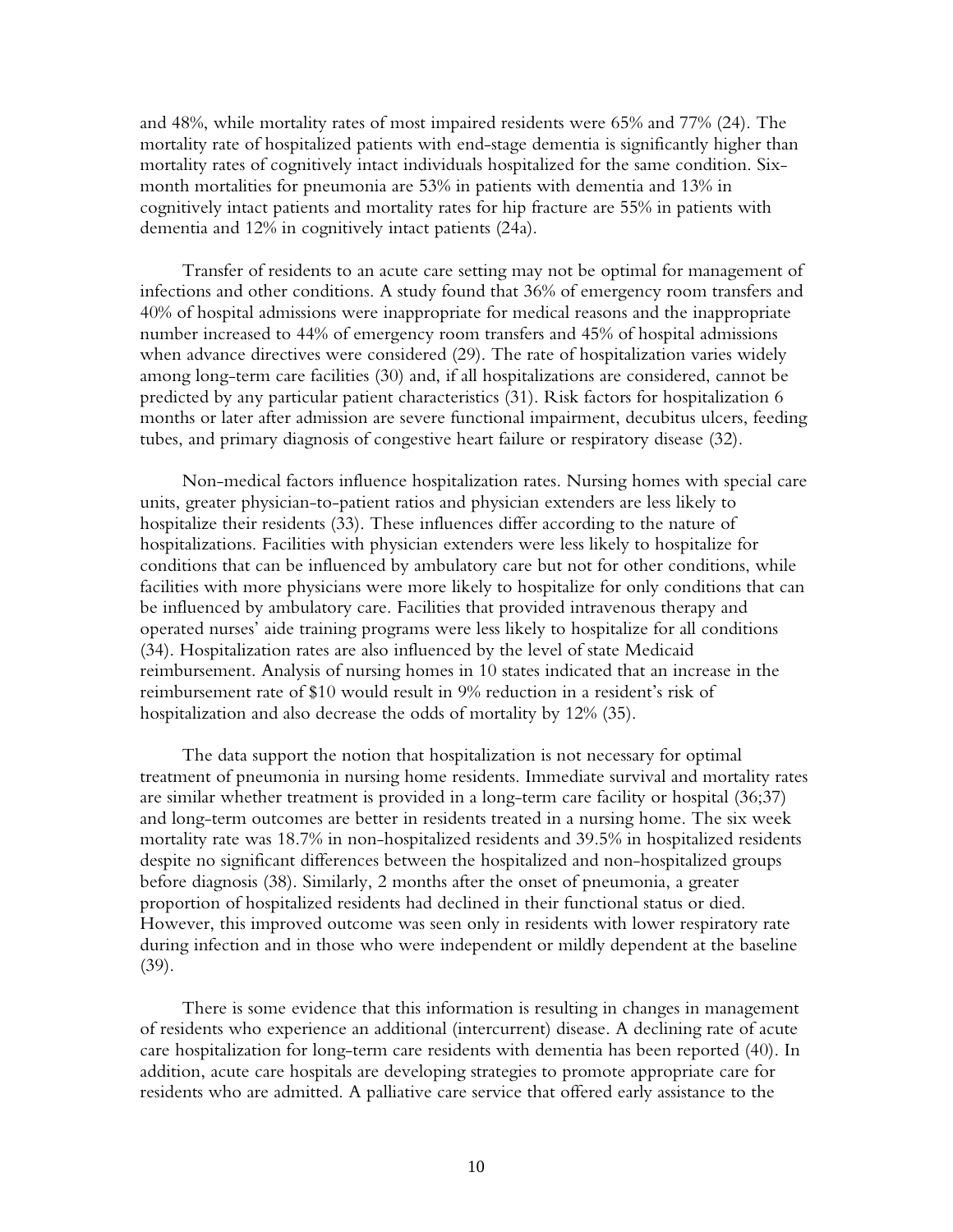intensive care unit staff about the treatment of patients with terminal dementia decreased hospital and intensive care unit length of stay, the time between identification of the poor prognosis and the establishment of palliative care goals, and the use of non-beneficial resources (41).

#### Intercurrent Infections

The most common infections in residents with dementia are urinary tract infection (UTI), upper respiratory infection, lower respiratory tract infection, cutaneous infection, gastrointestinal infection and eye infection (42). These infections are almost an inevitable consequence of advanced dementia for several reasons. There is evidence that immune responses are reduced in advanced dementia (43) decreasing the ability to resist development of an infection. Risk of development of urinary tract infections is increased by incontinence especially in women and by urinary retention in men (44). Swallowing difficulties with bronchoaspiration increase the risk of developing respiratory infections (45) and the inability to ambulate independently increases the risk of urinary and respiratory infections, deep vein thrombosis and infected pressure ulcers (46). It is also more difficult to diagnose infections in residents with dementia because of aphasia and because even individuals with mild dementia are less likely to report cough, rash, gastrointestinal symptoms, and joint pain than cognitively intact controls (47). Functional impairment is also an important factor because dependence in feeding and oral care is the most significant factor in predicting development of aspiration pneumonia in institutionalized elderly (48).

Some strategies are available for decreasing risk of development of intercurrent infections. Avoidance of internal urinary catheters is an important prevention strategy for UTIs because the bladder is colonized with bacteria soon after indwelling catheter insertion. Antimicrobial prophylaxis is effective in decreasing the recurrence of UTIs but is potentially toxic and leads to the development of antibiotic-resistant bacteria. Administration of estrogen for atrophic vaginitis decreases the frequency of symptomatic cystitis in elderly women prone to this recurrent disease (46). Estrogen deficiency causes lack of lactobacilli in vaginal flora but oral intake of yogurt was not found to increase vaginal colonization by lactobacilli (49). Administration of cranberry juice decreased the number of symptomatic UTIs in women but it is not clear what is the optimum dosage or method of administration (50). In contrast, attempts to acidify urine by administration of ascorbic acid did not change the urinary pH and did not decrease UTIs in patients with spinal cord injury (51).

Residual urine in the bladder after voiding, caused by bladder outlet obstruction, an underactive detrusor or detrusor hyperactivity with impaired contractility, promotes bacteriuria. The residual volume may be reduced by massaging the abdomen (Crede maneuver) and by straight catheterization on a regular basis. Discontinuation of anticholinergic medications that inhibit bladder contraction can decrease bladder volume. Administration of doxazosin or finasteride may improve bladder emptying in patients with outlet obstruction. In residents who are still surgical candidates, prostatectomy may resolve obstruction resulting in decreased residual volume (46).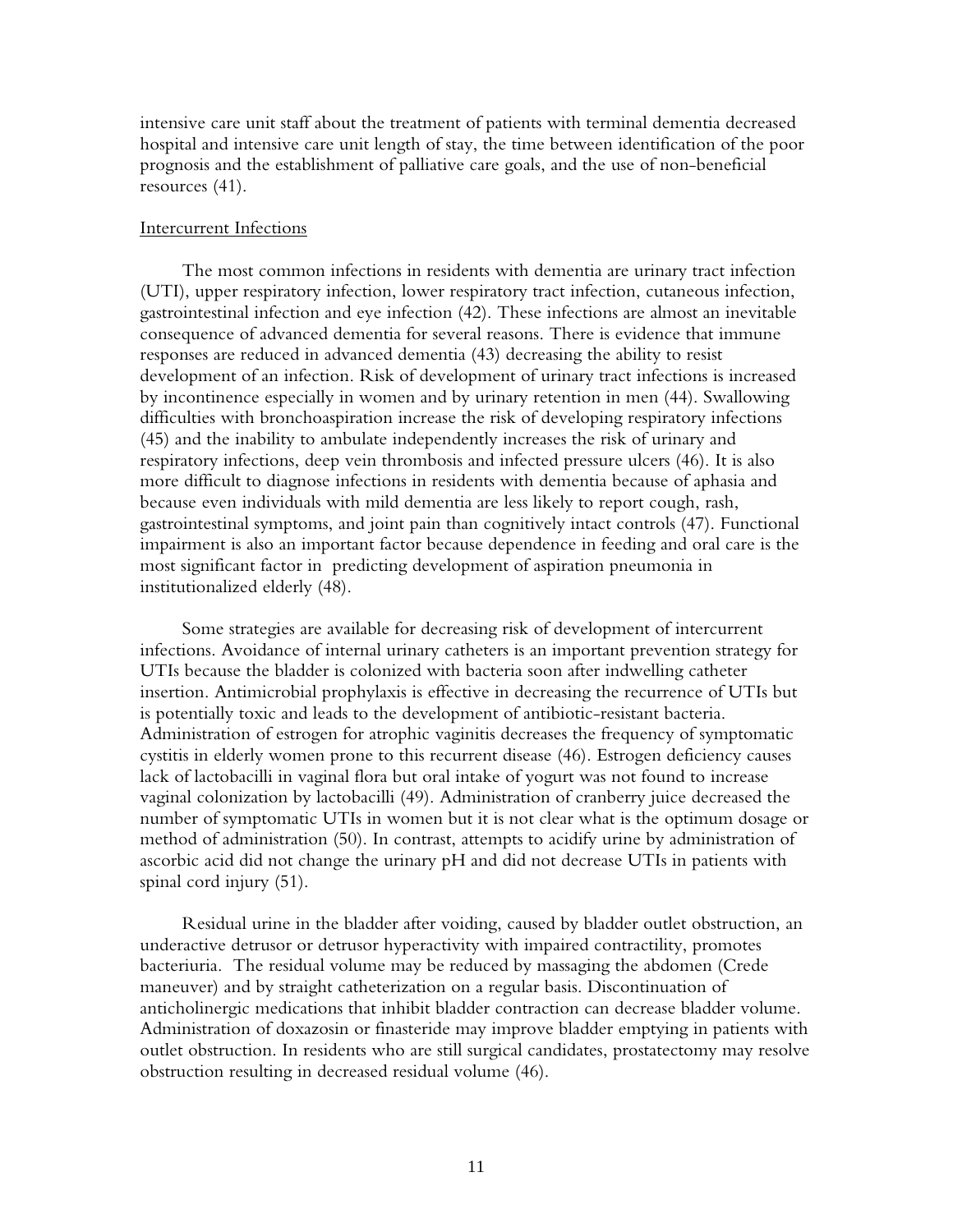Incidence of upper respiratory infections and pneumonia may be reduced by vaccinations. Evidence for effectiveness of pneumococcal vaccination is highly controversial (45) but a study in an institutionalized population showed that vaccinated residents had significantly lower risk of pneumonia, risk of death due to pneumonia, and risk of all deaths (52). This finding is important because pneumococcal disease is 4.4 times more common in residents of long-term care facilities than in community-living older adults and pneumococcal strains from long-term care residents were more likely to be resistant to antibiotics and strains from community-living adults (53). The current recommendation is to vaccinate with pneumococcal vaccine all individuals over the age of 65 and repeat the vaccine every  $5 - 10$  years (45). Influenza vaccine is effective in community-living (54) and institutionalized elderly (55), even though it does not provide complete protection against influenza epidemics (56). It is recommended that influenza vaccination should be given annually not only to the residents but also to the staff.

Swallowing difficulty with resulting aspiration is a major risk for development of aspiration pneumonia. Aspiration of nasopharyngeal secretions occur during sleep in half of healthy adults but low burden of virulent bacteria in normal saliva together with normal cough reflex and ciliary transport, and normal immune mechanisms protect the airways from repeated infections (45). Silent aspiration is present in a large percentage of individuals who develop pneumonia in the community (57). With development of swallowing difficulties during progression of dementia, aspiration extends to food and liquids and results in choking during food intake. Choking during eating usually starts with thin liquids because swallowing of thin liquids requires the best coordination of muscles involved in swallowing. Choking sometimes can be prevented by switching from thin liquids to thick liquids, e.g. from milk to yogurt (58).

Other strategies to prevent aspiration pneumonia include oral hygiene, avoidance of smoking and endotracheal intubation, and potentiation of the cough reflex. Periodontal disease and dental plaques are risk factors for development of pneumonia in a nursing home. In dentate residents, risk factors for development of aspiration pneumonia included requiring help with feeding, chronic obstructive pulmonary disease, diabetes mellitus, number of decayed teeth, number of functional teeth, and presence of specific microbes in the saliva (59). Oral care was shown to decrease incidence of pneumonia, number of febrile days, and death from pneumonia (60). Decreased salivary production increases colonization of oral cavity by pathogens and is often caused by drugs with anticholinergic effects (61).

Cough reflex protects against aspiration and its enhancement decreases the risk of aspiration pneumonia. The cough reflex is enhanced by angiotensin converting enzyme inhibitors because they also inhibit metabolism of substance P, which is an important mediator of cough reflex (62). Another mechanism to increase cough reflex is potentiation of the dopaminergic system by administration of amantadine (63). Both of these strategies significantly decreased incidence of aspiration pneumonia. Tube feeding is not useful for prevention of aspiration pneumonia because it actually increases the rate of pneumonia development and pneumonia death rate in residents who had evidence of aspiration on videofluoroscopy (64). Tube feeding will be further discussed in the next section.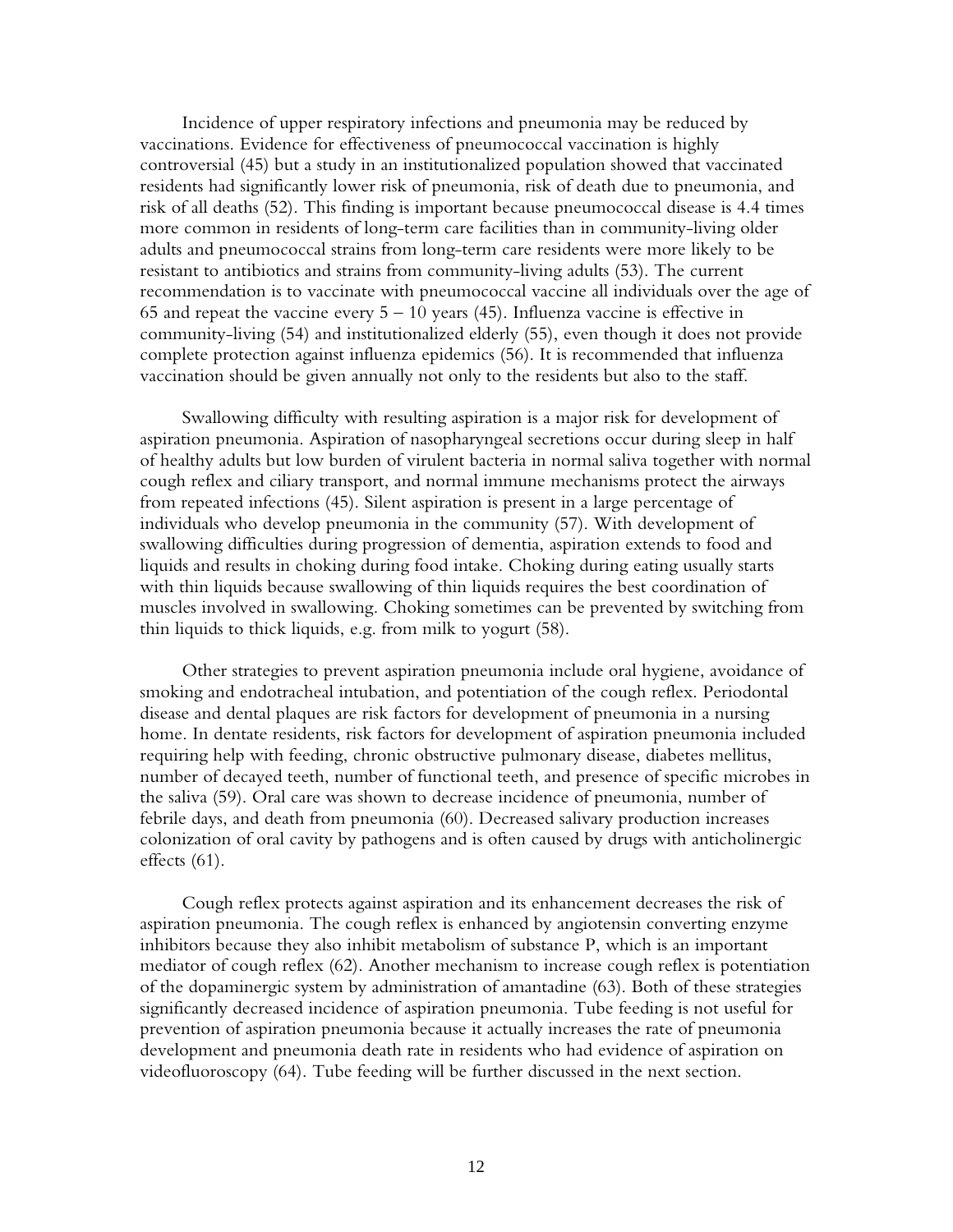Antibiotic therapy is quite effective in treatment of single episodes of intercurrent infections in residents with dementia. However, its effectiveness is limited by the recurrent nature of infections in advanced dementia. Dementia severity increases the mortality after pneumonia because of aspiration and weight loss (65). Antibiotic therapy does not seem to prolong survival in residents with severe dementia who are unable to communicate and unable to ambulate alone or with assistance (46;66;67). Non-randomized studies also suggest that antibiotic therapy is not necessary for maintenance of symptom control during an infection episode because the observed comfort levels are similar in residents who receive antibiotic therapy and in residents who receive palliative care only (analgesics, antipyretics, oxygen) (46;68). In the Netherlands, antibiotic therapy was withheld in 23% of pneumonia patients with dementia and the patients who did not receive antibiotics had more severe dementia, more severe pneumonia, lower food and fluid intake, and were more often dehydrated (68a).

If antibiotics are administered they should be given orally because this route is as effective as parenteral administration (20) and results in less discomfort. Intravenous therapy is difficult in cognitively impaired residents who do not understand the need for this intervention and often try to remove the intravenous catheters. In patients with poor oral intake, intramuscular administration of cephalosporins offers a reasonable alternative (20). When antibiotics are used, they may cause significant adverse effects, such as diarrhea, gastrointestinal upset, allergic reaction, hyperkalemia and rarely agranulocytosis. Diagnostic procedures, such as blood drawing and sputum suctioning, which are necessary for the rational use of antibiotics, cause confusion and discomfort in a resident who does not understand their need and do not reveal the source of infection in 30% of cases (46).

## Nutritional issues

Nutritional issues in progressive degenerative dementias include weight loss, apraxia that makes use of utensils difficult, chewing difficulties and food refusal. In the severe and terminal stages of dementia resident also develop swallowing difficulties and may be unable or unwilling to open their mouths (58). Weight loss may occur before Alzheimer's disease diagnosis (69) and may be caused by forgetting to eat and by olfactory dysfunction. Weight loss may be also caused by intensive pacing that can result in a significant increase of energy expenditure (58). It is always important to determine if the weight loss is not caused by poor feeding practices on the part of the staff. Poor professional supervision and inadequate staffing can result in decreased intake of food and liquids (70). In contrast, frontotemporal dementias are sometimes associated with hyperphagia. Patients often look for food constantly and sometimes try to eat even inedible objects (58). Target weight for residents with advanced dementia should take into consideration their functional impairment. If they are unable to ambulate even with assistance, the residents experience atrophy of their leg muscles from disuse. In that case, their ideal body weight may be much lower than the weight listed in tables that consider only height and frame and this lower weight is not an indication of malnutrition (71).

Apraxia results in inability to use utensils but the residents may be still able to feed themselves finger food. With the progression of dementia, the residents will be ultimately unable to feed themselves or drink without assistance. However, adequate nutrition can be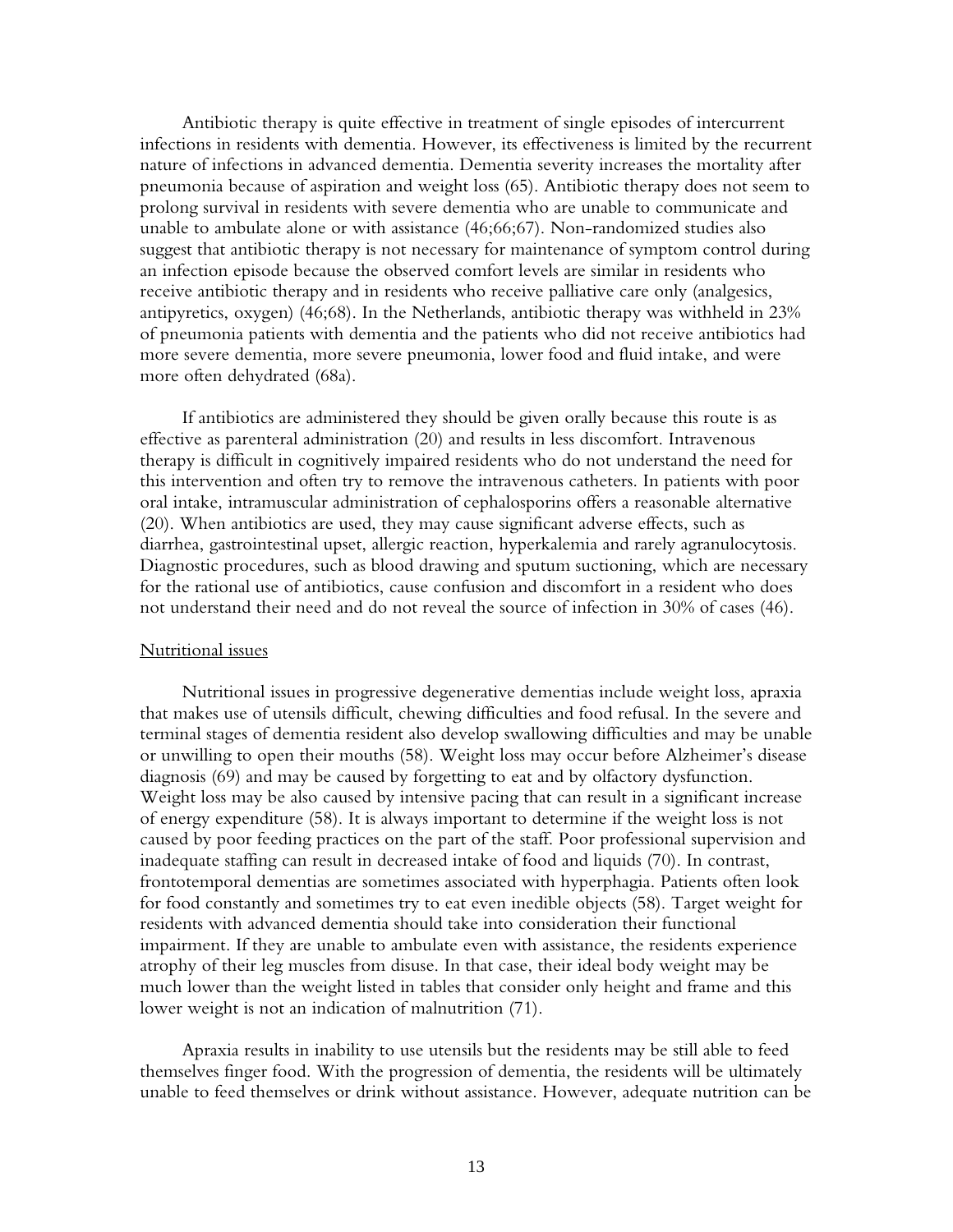provided by hand feeding using a modified diet that is adapted to the ability of residents to chew and to their swallowing difficulties (58). Hand feeding can be provided until the beginning of the dying process when all physiological processes shut down. Reports from cognitively intact cancer patients indicate that dying residents do not feel hunger and thirst. Voluntary refusal of food and liquids is often initiated by hospice patients and does not result in discomfort. Hospice nurses reported that such individuals usually die within two weeks and rated their death experience as 8 on the scale from 0 (bad death) to 9 (a very good death) (72).

Unfortunately, quite often hand feeding is replaced by feeding initially through a nasogastric tube or through a percutaneous endoscopic gastrostomy (PEG) tube. The prevalence of feeding tubes in residents with advanced dementia varies from state to state, being lowest in Maine (7.5%) and highest in Mississippi (40.1%) (73). This geographic variation indicates that reasons other than medical need are responsible for large proportion of tube feeding in residents with dementia. Prevalence of feeding tubes also differs according to nursing home characteristics. Greater use of tube feeding in advanced cognitive impairment is associated with having a full-time speech therapist on staff, more licensed nurses and fewer nursing assistants on staff, larger facility size, higher proportion of Medicaid beds, absence of Alzheimer's disease unit, pressure ulcers in 10% or more of residents, and a higher proportion of residents lacking advance directives and with total functional dependency (74). Higher use of feeding tubes also occurs in facilities that are for profit and located in an urban area. Resident characteristics associated with greater likelihood of tube feeding include younger age, nonwhite race, male sex, divorced marital status, lack of advance directives, a recent decline in functional status, and no diagnosis of Alzheimer's disease (75). Residents characteristics associated with tube feeding differ between the U.S. and Canada. The tube-fed residents in the U.S. were more cognitively impaired, were more likely to have cardiopulmonary disease, diagnosis of dementia, female and older than 80 years, while they were less likely to have recurrent lung aspirations, a chewing or swallowing problem, do not resuscitate status, restraint use, weight loss, and stroke (76).

Two excellent reviews, which were published recently, summarize the medical and ethical issues connected with tube feeding in individuals with advanced dementia (77;78). Their findings together with information that was published more recently indicate that, although no randomized control trials investigating the effectiveness of tube feeding were performed, tube feeding does not prevent aspiration pneumonia and might actually increase its incidence, and does not prevent the consequences of malnutrition. Tube feeding also does not increase survival in most studies. Five more recent studies investigating the effect of tube feeding on survival were published. One study compared equally eligible patients where the only difference was that the surrogates either agreed to or refused tube placement. The median survival was 59 days in 23 patients who had PEG placement and 60 days in 18 patients who did not undergo PEG placement (79). Comparison of patients with advanced dementia who were discharged from a hospital with or without a feeding tube also did not show any measurable difference in survival (80). Two studies showed very high mortality after tube insertion. A British study found 54% mortality of patients with dementia at 1 month and 90% at one year (81), while an Israeli study found 39.5% 30-day mortality in patients who had tube inserted after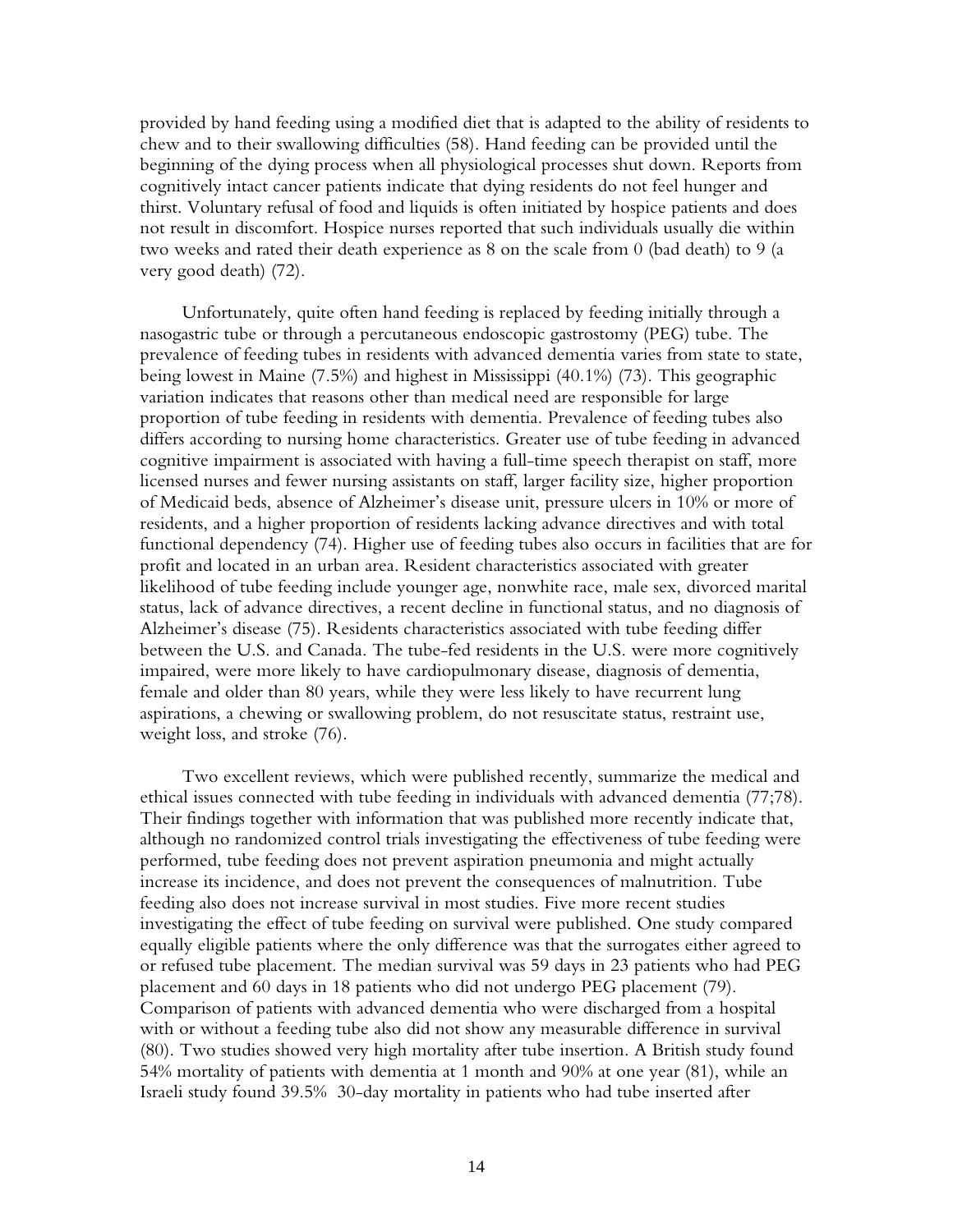admission from a nursing home (87% of them underwent PEG insertion because of dementia) (82). There is only one study that suggests that tube feeding may be life prolonging in nursing home residents. This study used Minimum Data Set information for years 1993-1994 from 3 states and examined mortality after total dependency occurred. In this study, the survival at 1 year was 39% without feeding tubes and 50% with feeding tubes but the study did not specifically include residents with advanced dementia (83). The seminal reviews also concluded that tube feeding does not prevent or improve pressure ulcers, does not reduce the risk of infections, and does not improve functional status or comfort of the patient (77;78). No recent study challenged these conclusions.

Considering this evidence it is surprising that the use of feeding tubes is still widespread. Data from North Carolina hospitals indicate that the use of tube feeding in individuals with advanced dementia did not change from 1989 to 2000 (84). The widespread use of tube feeding could be due to two factors. The first one is misinformation about effectiveness of tube feeding among physicians, and the second one relates to economical incentives that promote tube feeding. A survey of random sample of 500 physicians asking about knowledge, beliefs, and self-reported practices of PEG tubes in advanced dementia found that physicians believed that PEG tubes have the following benefits in advanced dementia: reduced aspiration pneumonia (76%), improved pressure ulcer healing (75%), improved survival (61%), improved nutrition (94%) and functional (27%) status. The majority of these physicians underestimated 30-day mortality in patients who receive PEG tube and believed that PEG tube insertion is the standard of care. The majority of physicians also reported that they are influenced by recommendation from other nursing home staff members for tube insertion and almost half of the respondents had a nursing home request for PEG tube placement (85).

The request for PEG tube placement by a nursing home can be understood by comparing the cost and reimbursement of different feeding practices. The daily cost of nursing home care is higher for residents without feeding tubes (\$4219) than for residents with tubes (\$2379). Despite that, Medicaid reimbursement to nursing homes in at least 26 states is higher for demented residents who are tube-fed than for residents with similar deficits who are not tube-fed. At the same time, tube feeding also increases the costs paid by Medicare because of the expenses involved with the initial tube placement, and hospitalization or emergency room visit for the management of complications of tubefeeding (86).

Providing nutrition by a tube has many adverse consequences, including discomfort from the tube and restraints that are often necessary to prevent tube removal, lack of enjoyment of oral intake of food, lack of contact with care providers during the feeding process, and medical complications of tube placement. Practitioners often do not recognize that it is possible to convert tube feeding into hand feeding, and in some cases, residents may be able to feed themselves again (20). The strategies that can be used to prevent tube feeding in individuals with advanced dementia were described (87) and a recent program was developed to decrease the number of feeding tubes placed in patients with dementia in an acute care hospital. Formation of a palliative care team, which had to be consulted whenever a feeding tube was being considered, and an educational program resulted in a significant decrease in the number of all patients given feeding tubes as well as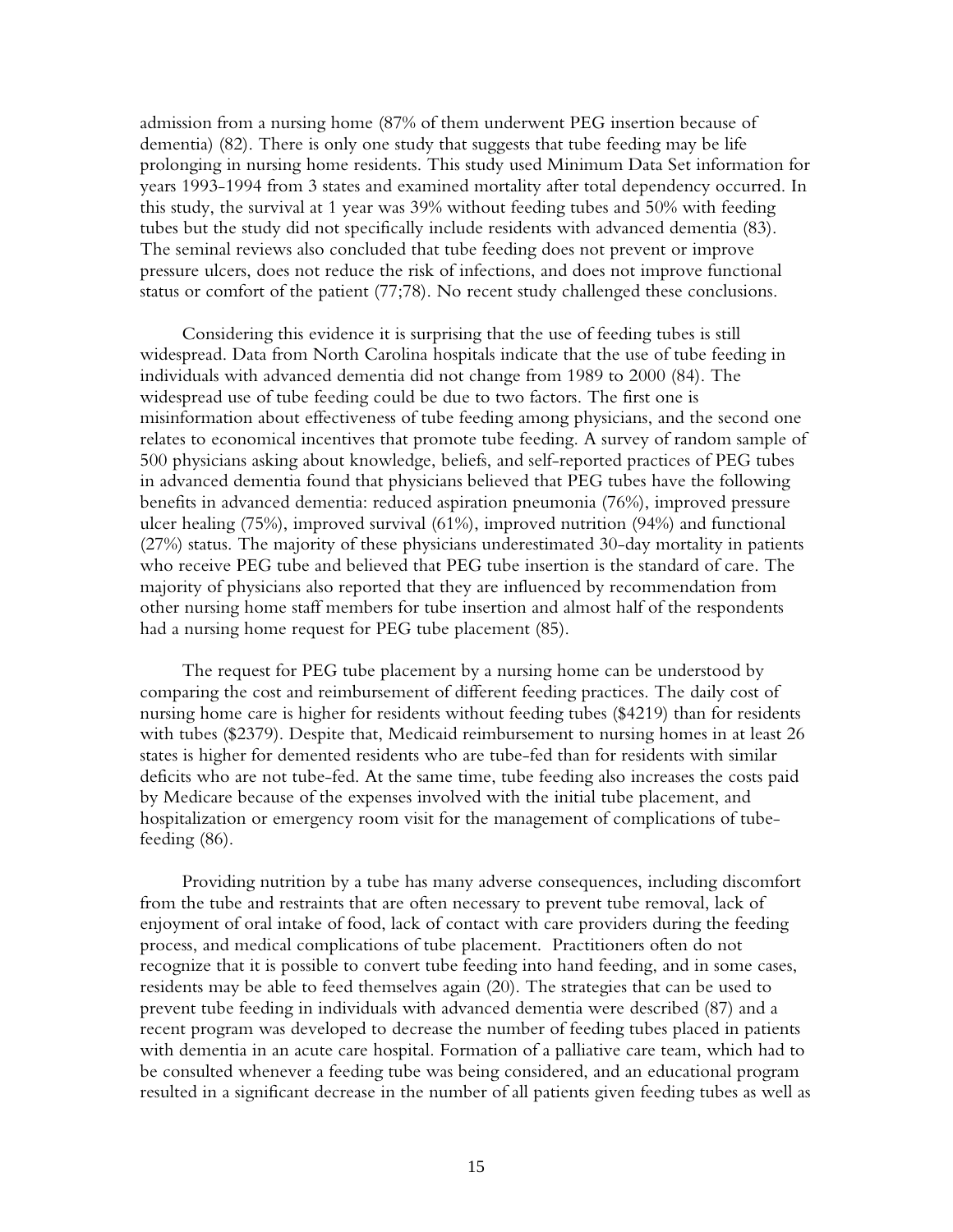in the number of patients with dementia given feeding tubes. However, there were still some patients who were actually given feeding tube despite having an advance directive refusing artificial nutrition (88). This indicates that there is a continuing concern with decisions regarding end-of-life care, which will be addressed in the next section.

#### Decisions about end-of-life care

Individuals with advanced dementia cannot make decisions about their end-of-life care and, therefore, these decisions have to be made by their surrogates. The decisions either can be made on the basis of the resident's previous wishes, or, when these wishes are not known, on the basis of the resident's best interest as perceived by the surrogate. The resident's wishes could be made formal by a living will that was completed before the resident acquired dementia or may be in the form of verbal communication expressing resident's philosophy regarding end-of-life care. The problem with living wills is that they are very often quite general and generally do not cover advanced dementia. It was reported that choices for other conditions predict poorly what the individual would want if he or she developed dementia (89). An opportunity for formulation of advance directives is mandated at the time of admission into a nursing home. However, this discussion is often focused primarily on CPR preference, and reviewed only after the crisis of acute illness and hospitalization. Advance directive forms often contain inconsistent language and vague conditions for implementation. Partially as a result of these factors, few nursing home residents receive hospice services, many die without family present and with little documented evidence of pain or symptom management (90).

Most individuals  $(93 - 95%)$  would not want cardiopulmonary resuscitation if they had severe dementia (91;92). However, the decision depends on the way the scenario is presented and depends very much on person's knowledge of or experience with Alzheimer's disease. Those who had this knowledge refused CPR more often, while knowledge of CPR did not make any difference (93). In a study of individuals admitted to a psychogeriatric ward of a general teaching hospital, DNR orders were related to diagnosis of dementia, use of antidepressants, age and morbidity (94). About two thirds of cognitively intact older adults would want additional treatment limitations; no hospitalization and no antibiotics, if they had severe dementia. There is a relationship between individuals' desire for life-sustaining treatments and having less education, greater independence, and a higher perceived quality of life (92).

White nursing home residents are more likely to have a living will, DNR order or surrogate decision-maker than other racial categories. There is also large variation in the prevalence of living wills in different states, with Ohio having almost a 10 times higher prevalence of living wills than California, Massachusetts and New York (95). There are some gender differences in end-of-life care preferences with men preferring more lifesustaining treatments and women preferring a more dignified death that included less lifesustaining treatments (96). The age at which the individuals are asked about their preferences also plays a role, with individuals 70 years old or older stating that the most important factor for their CPR decision is "I do not want to be a burden on my family" while younger individuals' most important factor is "I want to retain my capacity to think clearly" (97). The prevalence of advance directives in a nursing home is increased if the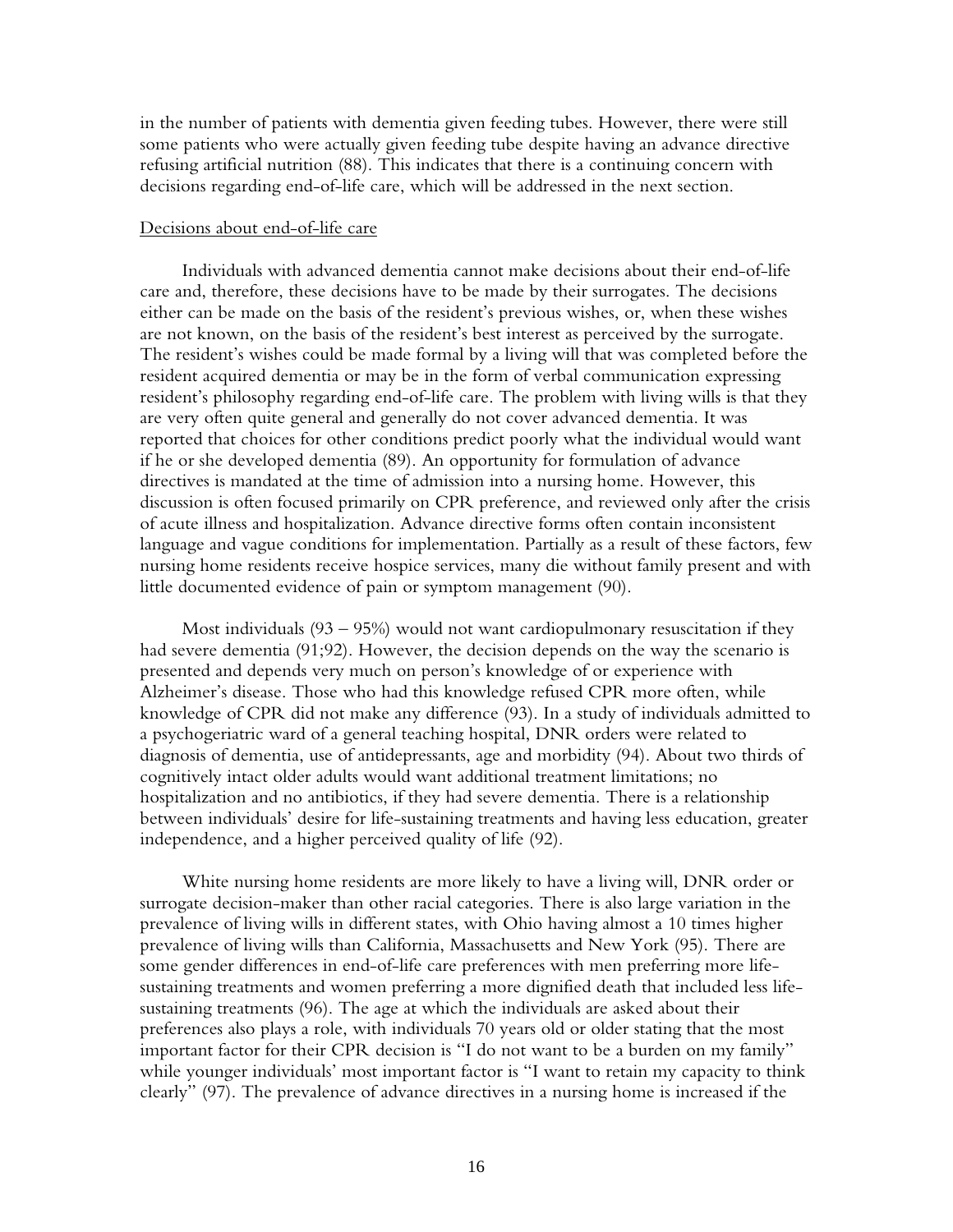proxies have advanced directives themselves, if the proxies are less religious, and if the residents are socially engaged (98).

The caregivers of individuals with dementia, who are most often their proxies, are generally selecting more life-sustaining interventions than healthy older adults quoted above would want for themselves. In the face of a critical illness, about half of spouses of Alzheimer patients with moderate to severe dementia would opt for CPR, respirator and feeding tube. Only 10% of them would forgo antibiotics. The spouses were more likely to forgo treatments in the face of a coma. Spouses of patients with more severe dementia were more likely to forgo CPR, and the care recipient having a poor quality of life was related to forgoing tube feeding (99). Similar results were obtained in a British study where 46% of family caregivers wanted CPR, 60% intravenous fluids, 52% intravenous antibiotics, and 60% oral antibiotics. In this study, the presence of severe dementia resulted in a reduced wish for intravenous antibiotics (100). Spouses consenting to treatment were more comfortable with their decision than those forgoing treatment (99), indicating need for caregiver support during the decision process. It was reported that family members are not well prepared for their decision-making roles and experience substantial burden, have limited understanding of dementia progression, are uncomfortable in setting the goals of care, had little experience with death and were ambivalent about the anticipated death of their relative considering the death both a tragedy and a blessing (101;102). Unfortunately, caregivers often do not receive sufficient emotional support from health care professionals, although this support is improved if the patient is receiving home hospice services (103).

Eighty-one percent of physicians reported in a survey that they counseled their patients regarding advance planning issues but only half of those discussed end-of-life care. Less than 20% of surveyed physicians provided advance care planning for their patients' caregivers and again only less than half of them discussed end-of-life care (104). Physicians themselves are in favor of palliative care if they develop advanced dementia. Only 2% wanted CPR, 87% of them indicated they would want all treatment withdrawn if the death is imminent, and 95% would want treatment withdrawn should they be in a persistent vegetative state. Only 1% believed that health care providers should never remove or withhold life-sustaining therapy and significant number favored active euthanasia (105). Physician attitudes are influenced by their race. Tube feeding in terminally ill patients was considered heroic by 58% of white physicians but only by 28% of black physicians. White physicians were more likely to find physician-assisted suicide an acceptable treatment alternative than black physicians. If they were in a persistent vegetative state, black physicians were more than six times more likely to request aggressive treatment while white physicians were three times more likely to want physician-assisted suicide. In a state of brain damage without terminal illness, 23% of black and 5% of white physicians wanted aggressive treatment (106). A survey of nephrologists showed that they considered medical benefits in dementia patients in decisions to discontinue renal dialysis, but 25% admitted difficulty with advance directives if the directives clashed with their beliefs (107). Nursing home physicians considered consensus of the treatment team as the most important factor in determining prognosis and developing a palliative care plan (108).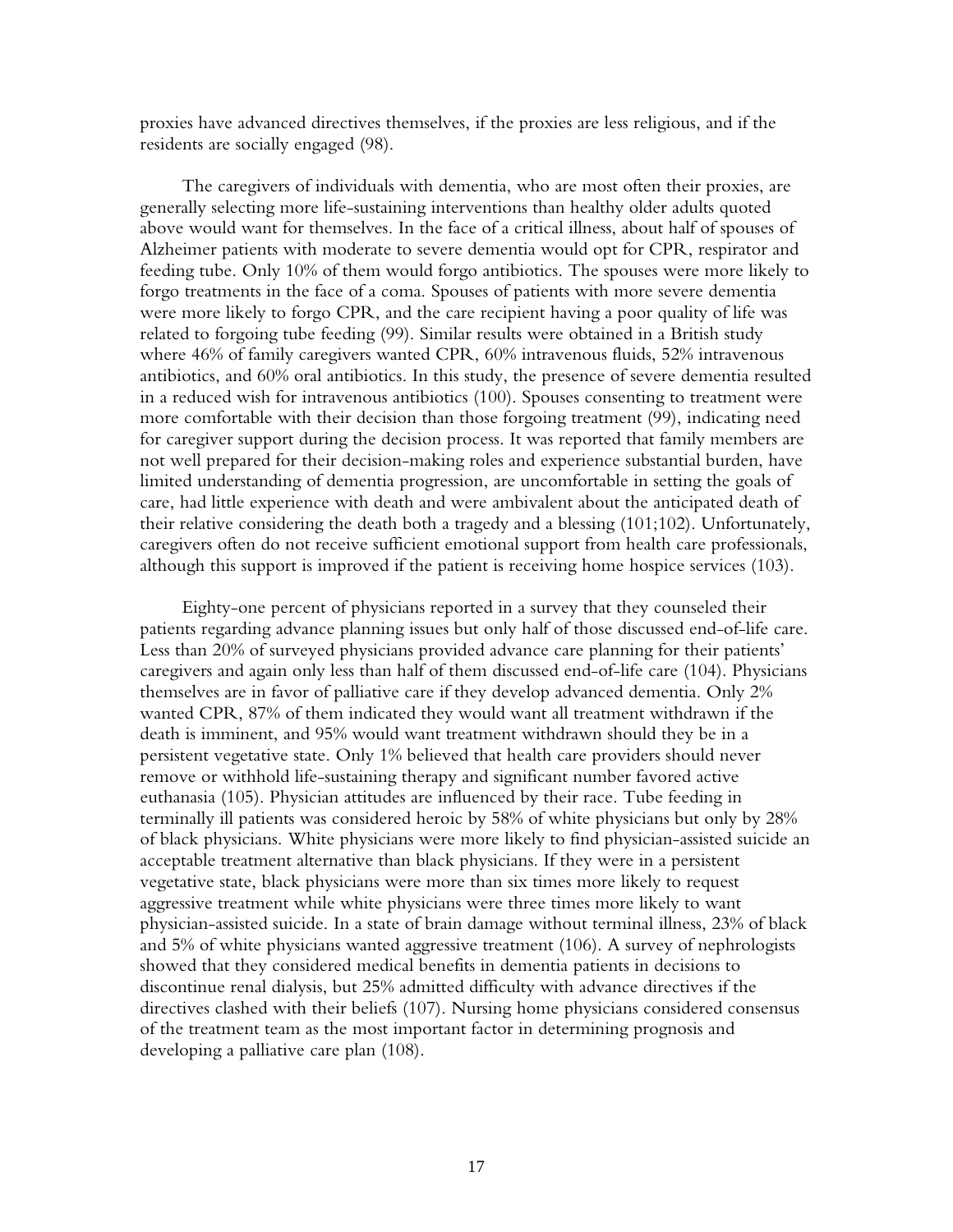The end-of-life care decision that is most often discussed and made is a "do not resuscitate" (DNR) status. Characteristics of nursing home residents associated with a DNR order were reviewed by Zweig, 1997 (10). DNR orders in nursing populations are associated with advanced age, cognitive dysfunction, physical dependency, presence of advance directives or durable power of attorney for health care, absence of Medicaid, and daily visitors. The presence of a DNR order is also influenced by nursing home characteristics and ethnicity of nursing home residents. DNR decisions are affected by the language used to describe the CPR procedure and the probability of success presented to the resident. In a study of desire for CPR in a retirement village, 41% of residents opted for CPR if they had an acute illness before learning about survival statistics. When 10-17% success rate was presented, only 22% desired CPR. The preference decreased to 5% when they were told that with a chronic illness present the success rate of CPR is only  $0 - 5\%$ (109). A DNR order is sometimes used by the care providers as a proxy for palliative care and results in more care limitations than just CPR (110). Residents with DNR orders are also less likely to be hospitalized during an acute illness episode than residents with full code (111).

Decisions about tube feeding are highly emotional and sometimes elicit court involvement. However, there is broad legal consensus that tube feeding is a medical procedure, which may be discontinued if the patient/proxy so desires, both in the United States and Australia (112). Discontinuation of tube feeding is also supported by most religious ethicists (78). The Orthodox Jewish position is that tube feeding should be given as long as it does not constitute undue danger, arouse serious opposition or cause suffering to the patient (113). A recent papal statement, supporting the use of tube feeding, was primarily targeted at maintaining tube feeding in individuals in a persistent vegetative state, who cannot perceive any suffering from tube feeding (114). Since individuals with Alzheimer's disease very rarely if ever progress into the persistent vegetative state (115), this statement may not affect their care, although there could be differing opinions (116).

The process of decision making regarding tube feeding is different in other countries. A Netherlands study showed that advanced care planning has taken place only in 68% of residents with dementia in whom the decision was made to forgo artificial nutrition and hydration and in two thirds of all residents the primary aim of foregoing artificial nutrition and hydration was to avoid unnecessary prolongation of life (117). In this study, almost all physicians, nurses and family members rated decision-making process as "good" or "adequate" and the only dissatisfaction was with having to make the decision under the pressure of time constraint. In contrast, a Canadian study showed that only half of the decision makers felt that they had received adequate support from the health care team in making the decision, and often a physician spoke with them for only 15 minutes or less (37%), or not at all (28%) (118). Fewer than half of the proxies who agree to institute long-term tube feeding were confident that the patient would want to have a tube feeding. The majority of proxies felt that they understood the benefits of tube feeding but believed that tube feeding prolongs life (84%) or prevents aspiration (67%). Fewer than half of the proxies felt that they understood the risks of tube feeding or felt that the feeding tube had improved the patient's quality of life. A minority (38%) of proxies who agreed to institute long-term tube feeding would want a feeding tube for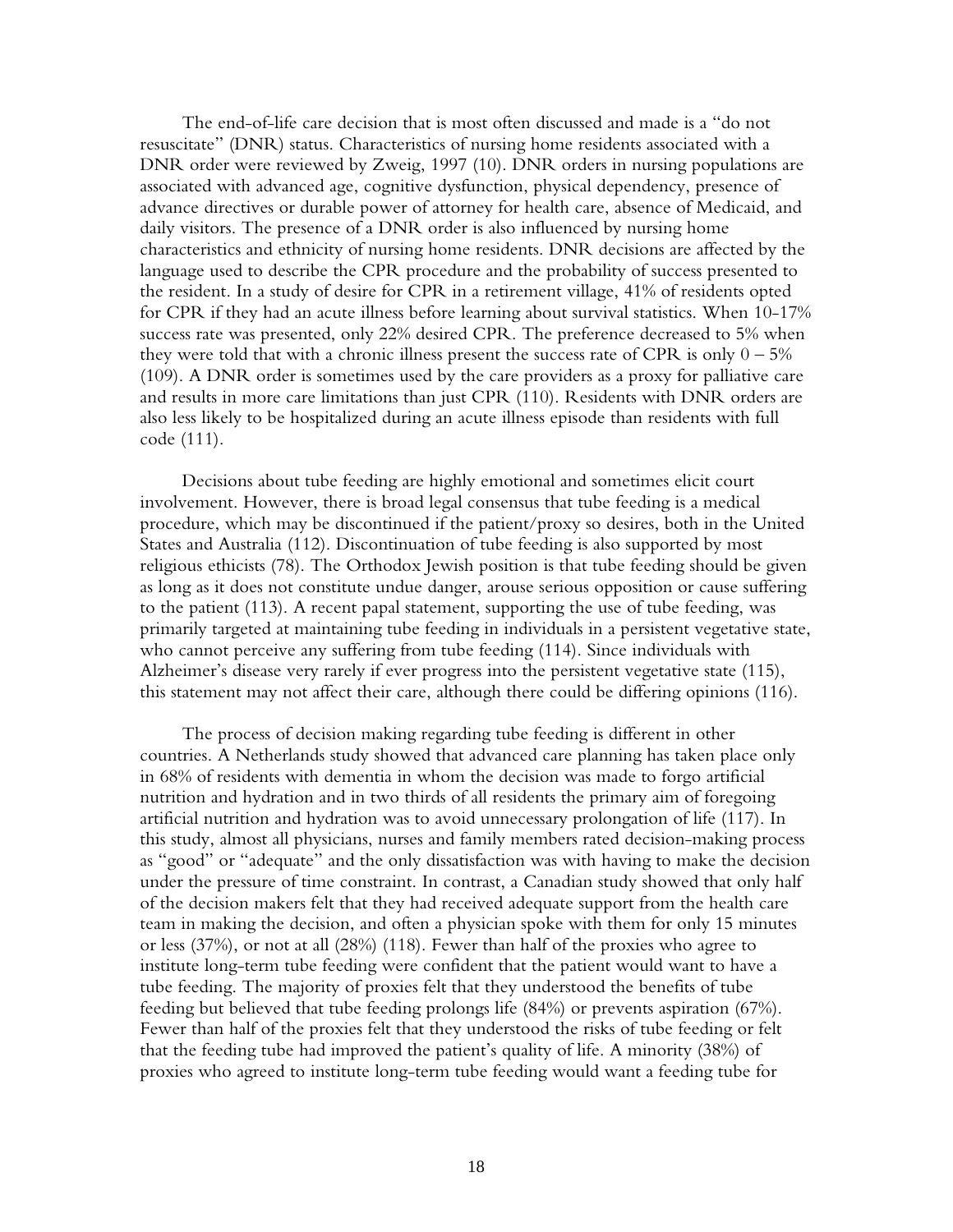#### themselves (119).

Decisions about the end-of-life care may be made easier by use of guidelines for clinicians and family members. Guidelines for palliative care in dementia resulted in a decrease in prescribing antibiotics and increased use of analgesics, including opiates (120). A checklist of considerations for decisions regarding treatment of pneumonia was recently developed (121). There are also two guidelines that specifically address the issue of tube feeding (122;123). Professional societies also developed guidelines, (124) or published illustrative cases (125). Existing guidelines were recently reviewed and their end-of-life care content evaluated (126). In the area of dementia, out of 56 possible guidelines, 24 were reviewed and 7 accepted for the study. The best four guidelines were issued by the American Medical Association (127), American Psychiatric Association (128), California Workgroup on Guidelines for Alzheimer's Disease Management (129), and American Medical Directors Association (130). Most of these guidelines support the use of palliative care in advanced dementia.

#### Hospice Care

Hospice organizations are able to provide palliative care for individuals with advanced dementia living in assisted living or nursing home facilities. The use of hospice for individuals with a primary diagnosis of dementia increased from1% of hospice patients in 1995 (131) to 9.6% of patients in 2003 (132). This percentage is now similar to the percentage of deaths from Alzheimer's estimated from epidemiological data in 1999 (7.1%) (133) and percentage of reported deaths from Alzheimer's and cerebrovascular diseases (9%) (134). Despite that, there is evidence that only 11% of residents with advanced dementia are referred to hospice (2).

 The main barrier to more widespread use of hospice care for residents with advanced dementia is the Medicare requirement that a patient have a prognosis of death within 6 months. The current Medicare guidelines are difficult to apply (66;67) and are not valid predictors of survival in hospice patients with dementia (135). Other criteria for hospice eligibility were proposed (136-138) but were not accepted by Medicare. Most recently, estimation of prognosis based on the Minimum Data Set evaluations, was developed (139). A risk score derived by this method is directly proportional to the number of residents who die within six months, ranging from 2.7% at a score of 0 to 75% at a score of 12 or more. The problem is that the mortality increase is gradual with no clear cut-off point that could be used to eliminate hospice services for residents with advanced dementia who will live longer than six months without excluding many residents who die within 6 months. For instance, if the cut-off score is 9 or larger, 63% of residents will die within 6 months but 26% or residents with lower scores will also die within 6 months. Thus, a significant number of residents would be deprived of hospice services even though they die within the 6 months period. However, some residents with high scores will live for years.

Applying strict criteria for hospice eligibility may be counterproductive because most studies showed that Medicare costs are lower for residents enrolled in hospice care than for non-hospice residents (140;141). Although one study reported that expenditures for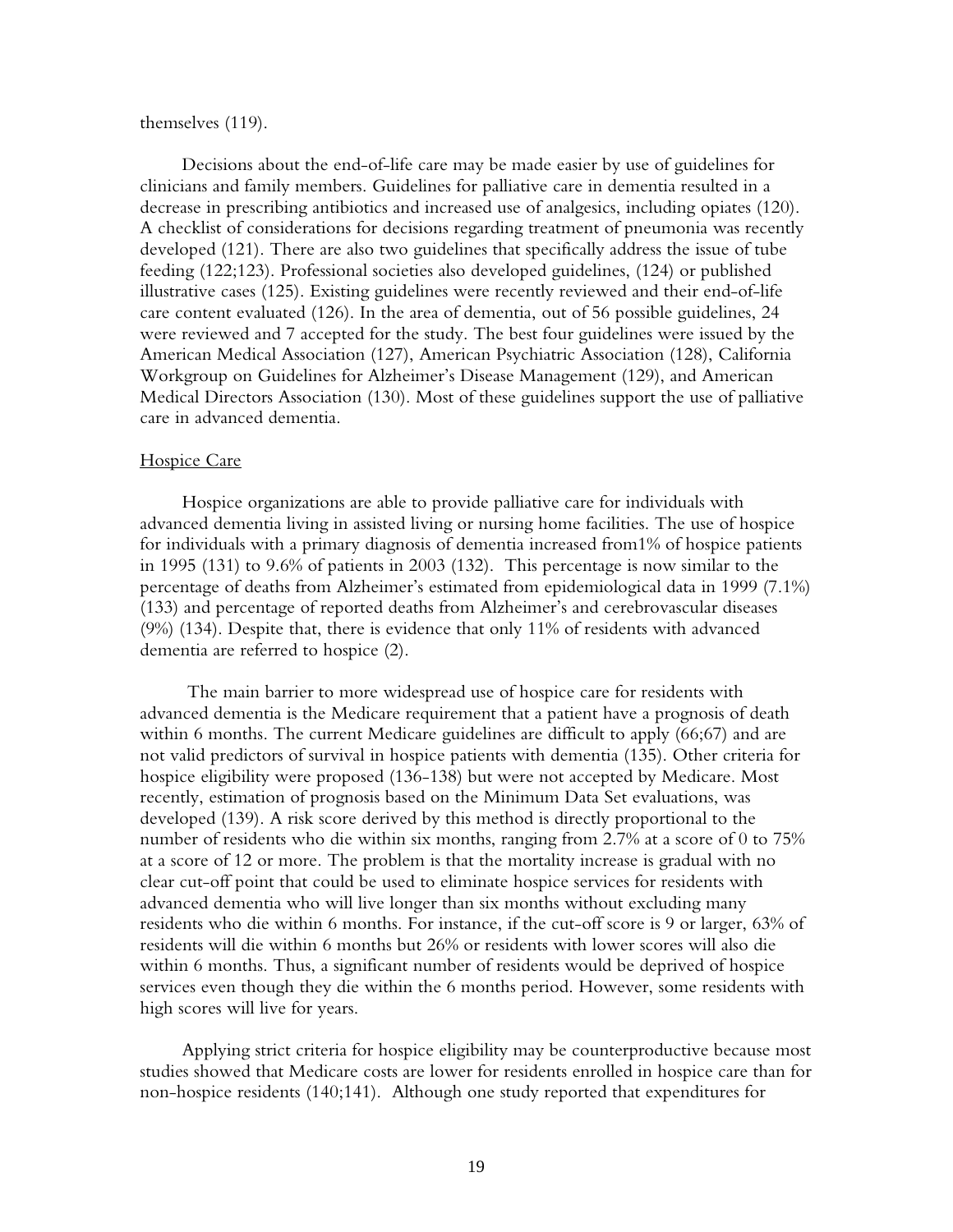hospice enrollees with dementia were higher than for non-enrollees (142). This discrepancy could be due to unclear eligibility criteria and longer survival of some residents (143). Suggestion was also made, that gender differences in mortality risks should be taken into consideration because the most important factors in men are severity of dementia and occurrence of delirium, while in women mortality is associated with impairment in ADLs, presence of pressure sores, malnutrition and comorbidity (144).

Hospices provide important services to both the resident and his or her family. Involvement in hospice improves management of pain. Hospice residents are twice as likely as non-hospice residents to receive regular treatment for daily pain, although the pain management was not optimal even in hospice residents (145). Hospice involvement improves documentation of pain assessment and hospice residents are more likely to receive opioid treatment than non-hospice residents (146). Management of pain in residents with advanced dementia is complicated by the difficulty in assessment of pain presence and intensity because of the patient's language and comprehension deficits. These residents are unable to complete any pain assessment tools (147) and pain assessment relies on observation of pain signs by a caregiver. Two observational scales were recently proposed (148;149) but a study comparing them is not yet available.

Hospice services are also important for the family members and caregivers of individuals with dementia. Caregivers more often say that the hospice involvement benefits them than they would say that it benefits the patient. Caregivers value the continuous involvement of the patient's primary physician in his or her care, and an emphasis on avoiding hospitalization (150). Hospices also provide social support and bereavement services that are not available in nursing homes (151). Social support for caregivers of institutionalized individuals with dementia is very important because depressive symptoms and anxiety is as high in caregivers after they institutionalized their relative as when they were in-home caregivers. The use of antidepressants does not change and the use of anxiolytics increases in caregivers after placement (152). Caregivers of individuals with dementia involved in a hospice program continue being at risk for depression, and having lower life satisfaction and physical health than non-caregivers (153). The depression and low life satisfaction is not related to the patient impairment or amount of care but is associated with female gender, caregiver health problems, and negative social interactions (154).

## **Discussion**

The search of literature presented in this review showed lack of definitive information in several areas. Most of the studies included in this review are observational and some studied a general nursing home population without distinguishing between cognitively intact residents and those with dementia. Research in this area is hampered by ethical concerns (155) and it is very likely, for example, that a randomized control study on tube feeding will never be done. Despite these limitations, there are several recommendations that can be made on the basis of this review.

1. Cardiopulmonary resuscitation should be an optional strategy in advanced dementia.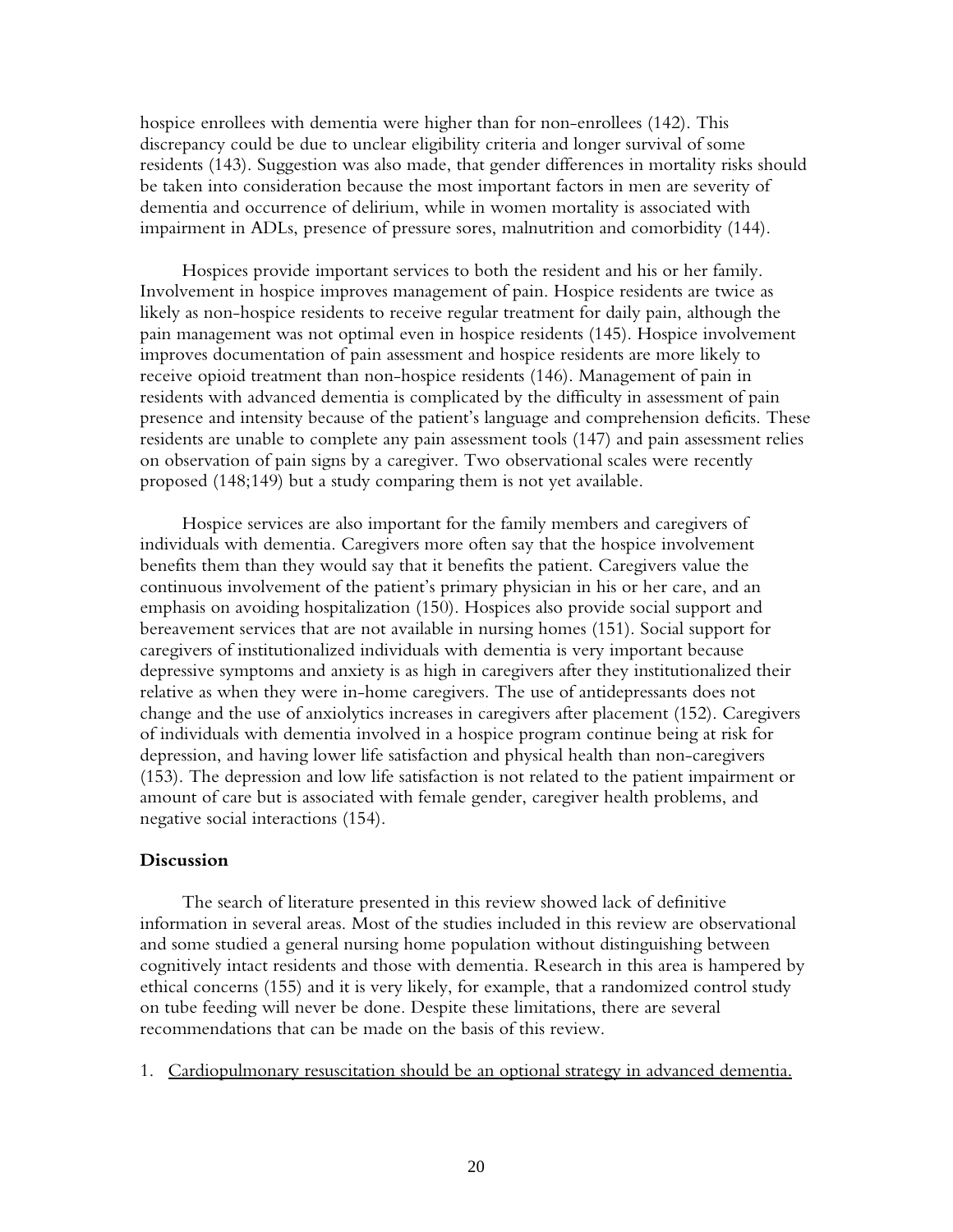The probability of success of CPR is very low but the probability of great burden being inflicted on individuals who do survive initially is very great. Injuries caused by CPR, and exposure to an ICU environment and aggressive medical interventions cause great discomfort and suffering in an individual who does not understand the need for these interventions. Those who die during or soon after the CPR, and their families, are deprived of a comfortable and dignified death. Therefore, CPR should be performed only if it is specifically requested by the surrogate or by the patient who is well informed about the success rates and medical consequences of CPR (10).

## 2. Distinction should be made between witnessed and unwitnessed cardiac arrest.

The probability of successful CPR in an elderly person with disabling dementia after unwitnessed arrest in an institution is zero (11). The distinction between these two situations should be explained to the surrogate, or the institution could have a general policy that specifies that no resuscitation attempt after an unwitnessed arrest. Actually, the majority of nursing homes already do not require CPR in unwitnessed cardiac arrest (19). However, there is a need for further research into the effectiveness of automatic external defibrillators in the nursing homes.

3. Physician extenders should be present in nursing homes to prevent unnecessary hospitalization and tranfer to an emergency room.

Transfer to an acute care setting is very traumatic for a resident with advanced dementia and actually increases the mortality rate. Some excellent programs, such as Evercare and the Program for All-Inclusive Care for the Elderly (PACE) decrease significantly the rate of hospitalizations of nursing home residents. Evercare is a program that provides care by teams of physicians and nurse practitioners who promote on-site treatment of medical complications using Medicare capitation. When residents enrolled in Evercare were compared with un-enrolled residents, Evercare residents had fewer preventable hospitalizations and a lower hazard rate of mortality (156). PACE is a program that provides care for frail elderly who meet states' criteria for nursing home care in an appropriate setting using capitated payments from both Medicaid and Medicare. The hospitalization rate of PACE participants is similar to the hospitalization rate of the general Medicare population despite the greater morbidity and disability of PACE participants and only 8% of PACE participants died in a hospital (157).

## 4. Eliminate fiscal incentives for hospitalization of nursing home residents.

Currently the nursing home does not have any incentive to prevent hospitalization by providing more services because hospitalization costs are covered by Medicare. In addition, after the resident is readmitted from a hospital to a nursing home, his or her expenses may be covered by Medicare, which results in a higher nursing home reimbursement then Medicaid provides. A combination of Medicare and Medicaid funding or increased Medicaid funding for nursing homes could facilitate nurse aide training programs that have been shown to decrease the risk of hospitalization (34). It was shown that a modest increase in reimbursement rate would decrease not only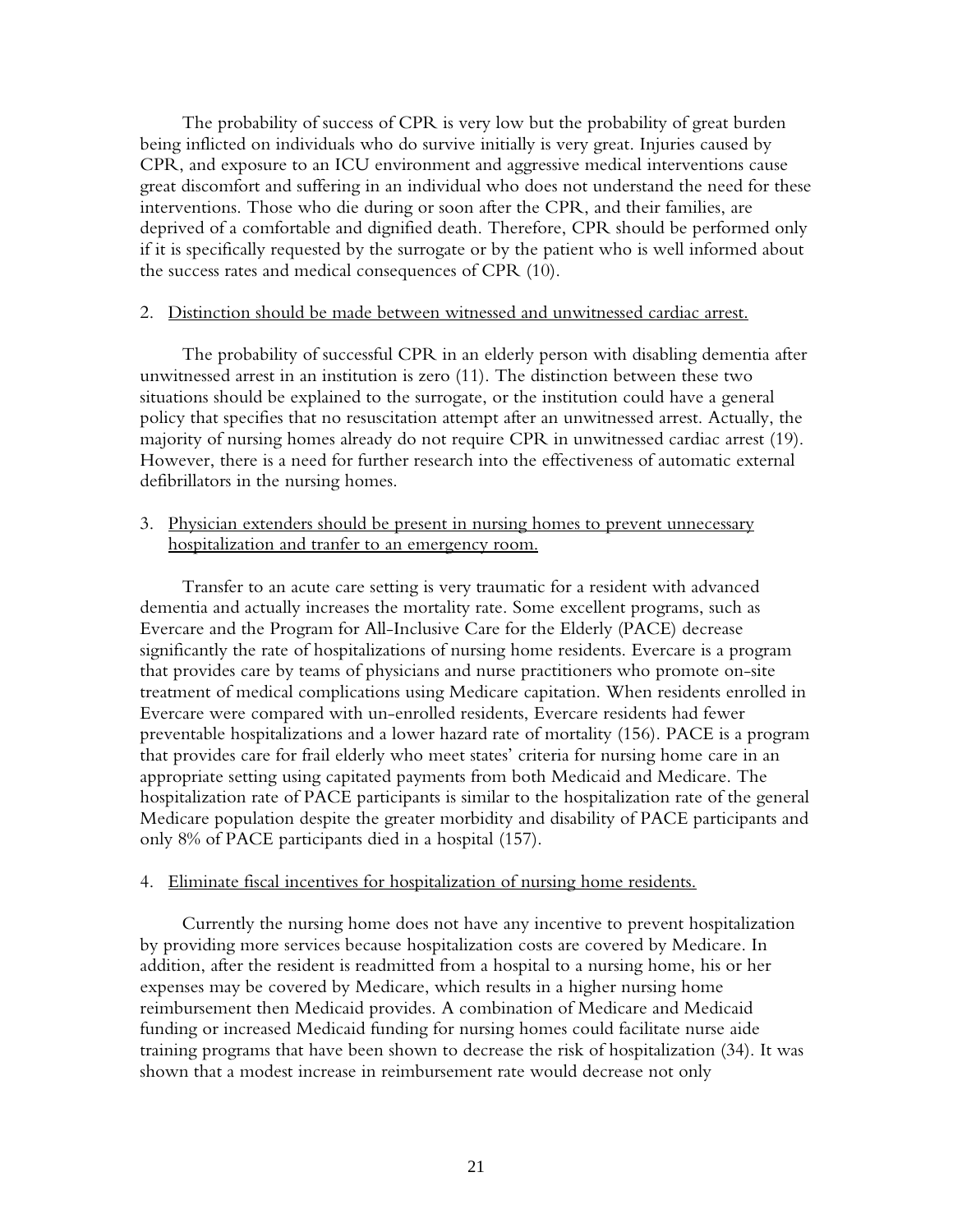hospitalization but also mortality rate (35). Treatment of infections in nursing homes not only causes less discomfort to the resident but also decreases the mortality rate (38).

## 5. Maintain oral health of nursing home residents with dementia

Incidence of aspiration pneumonia is greatly increased in the presence of periodontal disease, plaques, number of decayed teeth and presence of specific microbes in saliva (59) and oral care has been shown to decrease incidence and mortality of pneumonia (60). It is also important to prevent decreased salivary production caused by anticholinergic medications because decreased salivary production increases colonization of oral cavity by pathogens (61).

# 6. Avoid use of antibiotics for treatment of generalized infection in residents with terminal dementia when comfort is the primary goal of care.

Antibiotic therapy does not prolong survival in individuals who are unable to communicate and unable to ambulate alone or with assistance (46;66;67). Nonrandomized studies indicate that antibiotic therapy is also not necessary for maintaining comfort of residents because the comfort may be maintained equally well without antibiotics by administration of antipyretics, analgesics and oxygen if necessary (46;68). Avoidance of antibiotics eliminates the need for aggressive diagnostic procedures and prevents possible adverse effects cause by antibiotic administration.

# 7. Eliminate fiscal incentives for tube feeding in nursing homes.

Currently, nursing homes are reimbursed more for residents with tube feeding than for residents who are fed by hand, although it is more expensive for the nursing homes to provide hand feeding (86). Feeding tubes are also more expensive to the health care system because of the cost of insertion and treatment of complications that is paid for by Medicare. It has to be recognized that tube feeding does not provide any benefits to most residents with advanced dementia while it is decreasing their quality of life.

## 8. Increase physicians' involvement in discussions related to end-of-life care decisions.

Physicians should be present when end-of-life issues are discussed. This discussion should be happening shortly after the admission to a nursing home because the time of admission is too stressful for caregivers to be able to make these decisions. The physician role is crucial because good end-of-life care requires an interdisciplinary approach where all team members understand the goals of care and agree with them.

# 9. Discuss issues other than CPR shortly after admission

Good discussion about end-of-life care options includes setting general goals for care (9) and an explanation of the advantages and disadvantages of specific treatment strategies that include hospitalization, tube feeding and use of antibiotics for treatment of generalized infections. It is easier to discuss these issues before a crisis situation and come to a consensus that can be formalized as an Advance Proxy Plan (158). Discussing strategies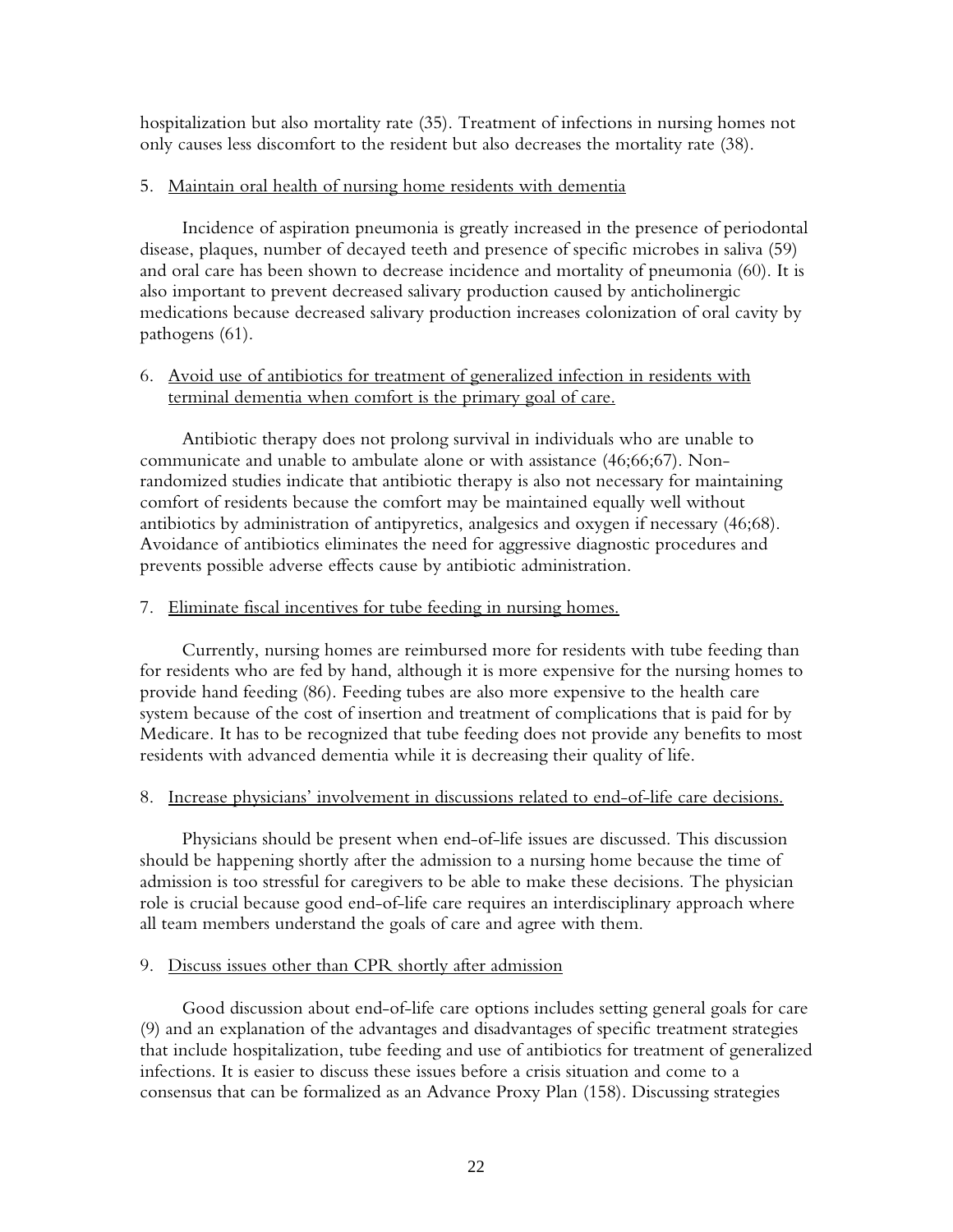other than CPR decreases the risk that the CPR order will be considered also to be an order for limiting other interventions (111).

## 10. Provide national criteria for designation of a surrogate decision maker

Criteria for designation of a surrogate decision maker differ from state to state. Some states require involvement and agreement of all relatives belonging to a specific category (e.g., siblings). This requirement makes timely decision very difficult because some of the individuals may be difficult to reach or not be involved with the patient for many years. The model could be criteria used by the U.S. Department of Veterans Affairs that specifies clearly the hierarchy of next-of-kin individuals, if no health proxy was designated.

# 11. Provide palliative care for residents with advanced dementia before they are eligible for hospice services by the current eligibility criteria

It is very difficult to predict six-month mortality in residents with dementia because death is most often caused by unpredictable intercurrent infections. Current Medicare criteria are not based on any clinical data and do not predict 6 month survival (135). The Medicare eligibility criteria should be modified and based on empirically derived risk scores (139). An alternative would be to make hospice care part of long-term care instead of being a separate program.

If the goal of care for residents with advanced dementia is primarily maintenance of function, such a resident should not be transferred to an acute care setting because hospitalization results in decline of functional abilities that do not recover after discharge back into nursing home (20). If the primary goal of care is comfort, most of the aggressive medical interventions, including use of antibiotics for treatment of generalized infections, should be avoided. The team should concentrate on palliative care measures and "high touch" interventions.

These recommendations are necessarily limited by the lack of pertinent research information in several important areas. The areas that need more research attention in the future include determination of optimal environment and activities level, development of nutritional guidelines for end-of-life, and prevention and management of contractures. New important programs for end-of-life care are being developed but they need careful evaluation before they are generally accepted. However, it is hoped that these recommendations will generate discussion related to optimal end-of-life care for residents with advanced dementia. Such a discussion is needed to correct common misconceptions about the effectiveness of aggressive medical interventions in this patient population. It is also important to provide correct information about the natural course of Alzheimer's disease and dying from Alzheimer's disease because knowledge about the disease was found to be more important than information about medical interventions (93). The Alzheimer's Association could play a crucial role in educating both family and professional caregivers about symptoms of terminal dementia and principles of appropriate end-of-life care.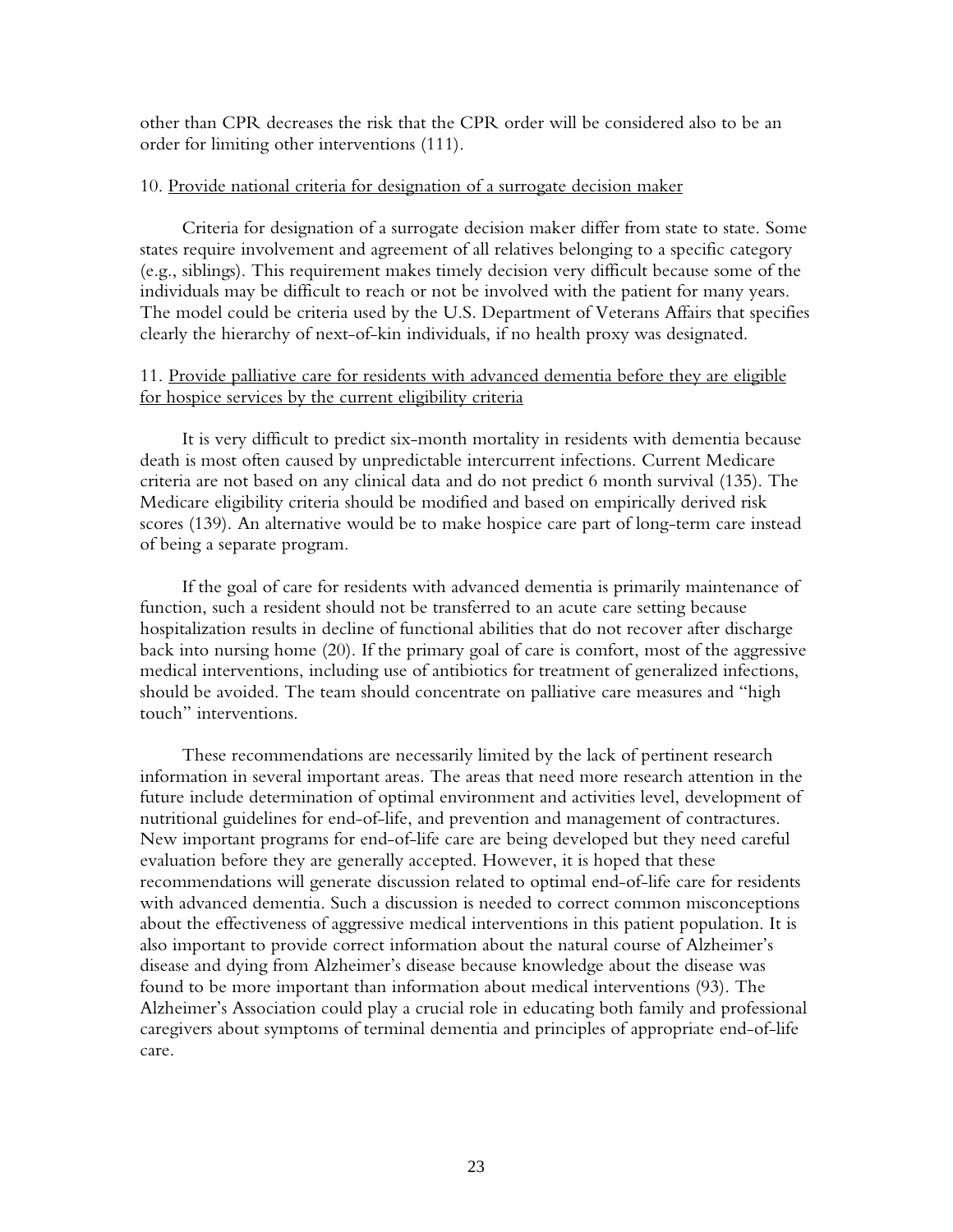#### Reference List

- (1) Mitchell SL, Teno JM, Miller SC, Mor V. A national study of the location of death for older persons with dementia. *J Am Geriatr Soc* 2005; 53(2):299-305.
- (2) Mitchell SL, Morris JN, Park PS, Fries BE. Terminal care for persons with advanced dementia in the nursing home and home care settings. *Journal of Palliative Medicine* 2004; 7(6):808-816.
- (3) Burton LC, German PS, Gruber-Baldini AL, Hebel JR, Zimmerman S, Magaziner J. Medical care for nursing home residents: differences by dementia status. *JAGS* 2001; 49:142-147.
- (4) Mitchell SL, Kiely DK, Hamel MB. Dying with advanced dementia in the nursing home. *Arch Intern Med* 2004; 164(3):321-326.
- (5) Kayser-Jones J, Schell E, Lyons W, Kris AE, Chan J, Beard RL. Factors that influence end-of-life care in nursing homes: the physical environment, inadequate staffing, and lack of supervision. *Gerontologist* 2003; 43, Spec. No 2:76-84.
- (6) Saliba D, Solomon D, Rubenstein L, Young R, Schnelle J, Roth C et al. Feasibility of quality indicators for the management of geriatric syndromes in nursing home residents. *Journal of the American Medical Directors Association* 2004; 5(5):310-319.
- (7) Solomon DH, Wenger NS, Saliba D, Young RT, Adelman AM, Besdine RK et al. Appropriateness of quality indicators for older patients with advanced dementia and poor prognosis. *J Am Geriatr Soc* 2003; 51(7):902-907.
- (8) Shega JW, Levin A, Hougham GW, Cox-Hayley D, Luchins D, Hanrahan P et al. Palliative Excellence in Alzheimer Care Efforts (PEACE): a program description. *Journal of Palliative Medicine* 2003; 6(2):315-320.
- (8a) Sloane PD, Zimmerman S, Hanson L, Mitchell CM, Riedel-Leo C, Custis-Buie V. End-of-life care in assisted living and related residential care setting: comparison with nursing homes. *J Am Geriatr Soc* 2003; 51(11):1587-1594.
- (9) Gillick M, Berkman S, Cullen L. A patient-centered approach to advance medical planning in the nursing home. *JAGS* 1999; 47:227-230.
- (10) Zweig SC. Cardiopulmonary resuscitation and do-not-resuscitate orders in the nursing home. *Archives of Family Medicine* 1997; 6:424-429.
- (11) Ghusn HF, Teasdale TA, Pepe PE, Ginger VF. Older nursing home residents have a cardiac arrest survival rate similar to that of older persons living in the community. *J Am Geriatr Soc* 1995; 43(5):520- 527.
- (12) Lombardi G, Gallagher J, Gennis P. Outcome of out-of-hospital cardiac arrest in New York City. The pre-hospital arrest survival evaluation (PHASE) study. *JAMA* 1994; 271(9):678-683.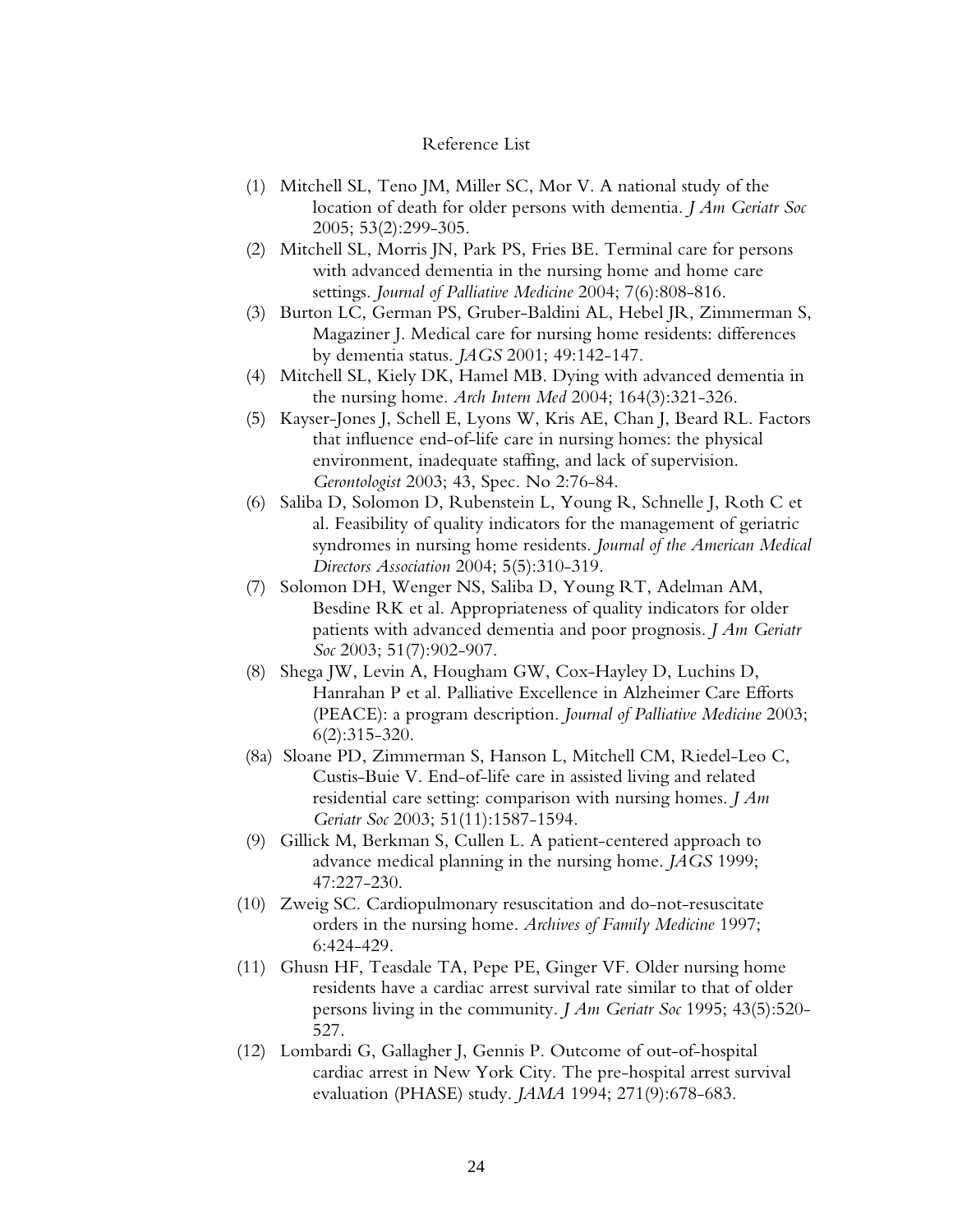- (13) Dull SM, Graves JR, Larsen MP, Cummins RO. Expected death and unwanted resuscitation in the prehospital setting. *Annals of Emergency Medicine* 1994; 23(5):997-1002.
- (14) Benkendorf R, Swor RA, Jackson R, Rivera-Rivera EJ, Demrick A. Outcomes of cardiac arrest in the nursing home: destiny or futility? *Prehospital Emergency Care* 1997; 1:68-72.
- (15) Finucane TE, Harper GM. Attempting resuscitation in nursing homes: policy considerations. *JAGS* 1999; 47(10):1261-1264.
- (16) Ebell MH, Becker LA, Barry HC, Hagen M. Survival after in-hospital cardiopulmonary resuscitation. A meta-analysis. *J Gen Int Med* 1998; 13(12):805-816.
- (17) Swor RA, Jackson RE, Tintinalli JE, Pirrallo RG. Does advanced age matter in outcomes after out-of-hospital cardiac arrest in community-dwelling adults? *Academic Emergency Medicine* 2000; 7(7):762-768.
- (18) Bunch TJ, White RD, Khan AH, Packer DL. Impact of age on longterm survaval and quality of life following our-of-hospital cardiac arrest. *Critical Care Medicine* 2004; 32(4):963-967.
- (19) Ryden MB, Brand K, Weber E, Oh HL, Gross C. Nursing home resuscitation policies and practicies for residents without DNR orders. *Geriat Nurs* 1998; 19(6):315-319.
- (20) Volicer L, McKee A, Hewitt S. Dementia. *Neurologic Clinics of North America* 2001; 19(4):867-885.
- (21) Ahronheim JC, Morrison RS, Baskin SA, Morris J, Meier DE. Treatment of the dying in the acute care hospital - Advanced dementia and metastatic cancer. *Arch Intern Med* 1996; 156:2094- 2100.
- (22) Volicer L, Hurley AC, Blasi ZV. Characteristics of dementia end-oflife care across care settings. *American Journal of Hospice and Palliative Care* 2003; 20(3):191-200.
	- (22a) Morris JC. The Clinical Dementia Rating (CDR): current version and scoring rules. *Neurology* 1993; 43:2412 -2414.
- (23) Albert SM, Costa R, Merchant C, Small S, Jenders RA, Stern Y. Hospitalization and Alzheimer's disease: Results from a community-based study. *J Gerontol [A]* 1999; 54(5):M267-M271.
- (24) Muder RR, Brennen C, Swenson DL, Wagener M. Pneumonia in a long-term care facility. A prospective study of outcome. *Arch Intern Med* 1996; 156(20):2365-2370.
- (24a) Morrison RS, Siu AL. Survival in end-stage dementia following acute illness. *JAMA* 2000; 284(1):47-52.
- (25) Loeb M, McGeer A, McArthur M, Walter S, Simor AE. Risk factors for pneumonia and other lower respiratory tract infections in elderly residents of long-term care facilities. *Arch Intern Med* 1999; 159(17):2058-2064.
- (26) Naughton BJ, Mylotte JM, Tayara A. Outcome of nursing homeacquired pneumonia: derivation and application of a practical model to predict 30 day mortality. *JAGS* 2001; 48(10):1292-1299.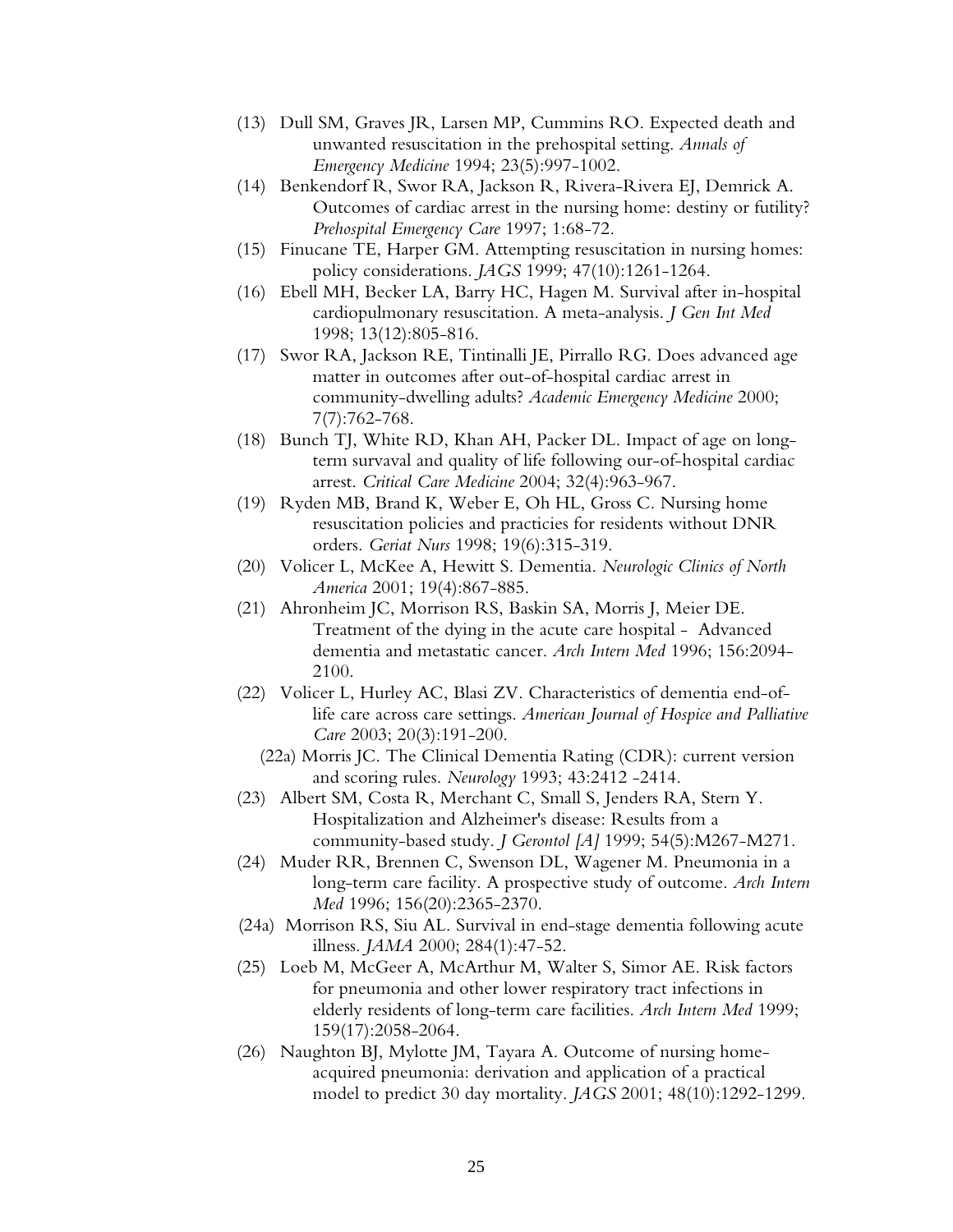- (27) Medina-Walpole AM, McCormick WC. Provider practice patterns in nursing home-acquired pneumonia. *JAGS* 1998; 46(2):187-192.
- (28) Covinsky KE, Palmer RM, Counsell SR, Pine ZM, Walter LC, Chren MM. Functional status before hospitalization in acutely ill older adults: validity and clinical importance of retrospective reports. *JAGS* 2000; 48(2):164-169.
- (29) Saliba D, Kington R, Buchanan J, Bell R, Wang M, Lee M et al. Appropriateness of the decision to transfer nursing facility residents to the hospital. *JAGS* 2000; 48(2):154-163.
- (30) Thompson RS, Hall NK, Szpiech M. Hospitalization and mortality rates for nursing home-acquired pneumonia. *Journal of Family Practice* 1999; 48:291-293.
- (31) Barker WH, Zimmer JG, Hall WJ, Ruff BC, Freundlich CB, Eggert GM. Rates, patterns, causes, and costs of hospitalization of nursing home residents: a population-based study. *Am J Publ Health* 1994; 84(10):1615-1620.
- (32) Fried TR, Mor V. Frailty and hospitalization of long-term stay nursing home residents. *JAGS* 1997; 45(3):265-269.
- (33) Intrator O, Castle NG, Mor V. Facility characteristics associated with hospitalization of nursing home residents: results of a national study. *Med Care* 1999; 37(3):228-237.
- (34) Intrator O, Zinn J, Mor V. Nursing home characteristics and potentially preventable hospitalizations of long-stay residents. *J Am Geriatr Soc* 2004; 52(10):1730-1736.
- (35) Intrator O, Mor V. Effect of state Medicaid reimbursement rates on hospitalizations from nursing homes. *J Am Geriatr Soc* 2004; 52(3):393-398.
- (36) Fried TR, Gillick MR, Lipsitz LA. Whether to transfer? Factors associated with hospitalization and outcome of elderly long-term care patients with pneumonia. *J Gen Int Med* 1995; 10(5):246-250.
- (37) Mylotte JP, Naughton B, Saludades C, Maszarovics Z. Validation and application of the Pneumonia prognosis index to nursing home residents with pneumonia. JAGS 46[12], 1538-1544. 1998.
- (38) Thompson RS, Hall NK, Szpiech M, Reisenberg LA. Treatments and outcomes of nursing-home-acquired pneumonia. *J Am Board Fam Pract* 1997; 10(2):82-87.
- (39) Fried TR, Gillick MR, Lipsitz LA. Short-term functional outcomes of long-term care residents with pneumonia treated with and without hospital transfer. *JAGS* 1997; 45(3):302-306.
- (40) Mor V, Intrator O, Fries BE, Phillips C, Teno J, Hiris J et al. Changes in hospitalization associated with introducing the Resident Assessment Instrument. *JAGS* 1997; 45(8):1002-1010.
- (41) Campbell ML, Guzman JA. A proactive approach to improve end-oflife care in a medical intensive care unit for patients with terminal dementia. *C Care Med* 2004; 32(9):1839-1843.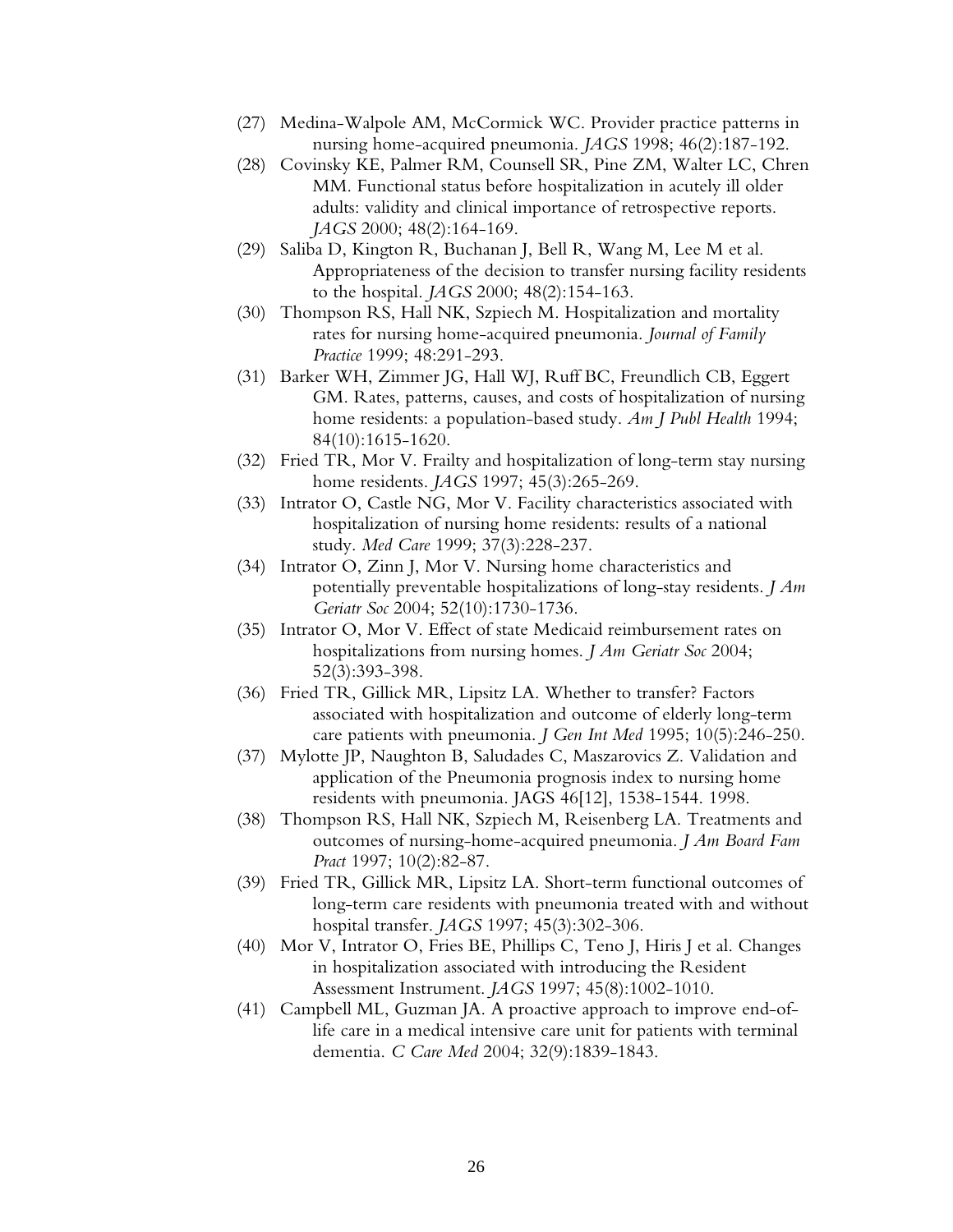- (42) Perls TT, Herget M. Higher respiratory infection rates on an Alzheimer's special care unit and successful intervention. *JAGS* 1995; 43:1341-1344.
- (43) Ahluwalia N, Vellas B. Immunologic and inflammatory mediators and cognitive decline in Alzheimer's disease. *Immunology and Allergy Clinics of North America* 2003; 23(1):103.
- (44) Brown S. Systematic review of nursing management of urinary tract infections in the cognitively impaired elderly client in residential care: is there a hole in holistic care? *International Journal of Nursing Practice* 2002; 8:2-7.
- (45) Janssens JP, Krause KH. Pneumonia in the very old. *Lancet Infectious Diseases* 2004; 4(2):112-124.
- (46) Volicer L, Brandeis G, Hurley AC. Infections in advanced dementia. In: Volicer L, Hurley A, editors. Hospice Care for Patient with Advanced Progressive Dementia. New York: Springer Publishing Company, 1998: 29-47.
- (47) McCormick WC, Kukull WA, Van Belle G, Bowen JD, Teri L, Larson EB. Symptom patterns and comorbidity in the early stages of Alzheimer's disease. *JAGS* 1994; 42:517-521.
- (48) Langmore SE, Terpenning MS, Schork A, Chen Y, Murray JT, Lopatin D et al. Predictors of aspiration pneumonia: how important is dysphagia? *Dysphagia* 1998; 13:69-81.
- (49) Colodner R, Edelstein H, Chasan B, Raz R. Vaginal colonization by orally administered Lactobacillus rhamnosus GG. *Israel Medical Association Journal* 2003; 5(11):812-813.
- (50) Jepson RG, Mihaljevic L, Craig J. Cranberries for preventing urinary tract infections. *Cochrane Database Syst Rev* 2004;(2):CD001321.
- (51) Castello T, Girona L, Gomez MR, Mena Mur A., Garcia L. The possible value of ascorbic acid as a prophylactic agent for urinary tract infection. *Spinal Cord* 1996; 34(10):592-593.
- (52) Wagner C, Popp W, Posch M, Vlasich C, Rosenberger-Spitzy A. Impact of pneumococcal vaccination on morbidity and mortality of geriatric patients: a case-controlled study. *Gerontology* 2003; 49(4):246-250.
- (53) Kupronis BA, Richards CL, Whitney CG, Active Bacterial Core Surveillance Team. Invasive pneumococcal disease in older adults residing in long-term care facilities and in the community. *J Am Geriatr Soc* 2003; 51(11):1520-1525.
- (54) Voordouw BC, van der Linden PD, Simonian S, vand der Lei J, Sturkenboom MC, Stricker BH. Influenza vaccination in community-dwelling elderly: impact on mortality and influenzaassociated morbidity. *Arch Intern Med* 2003; 163(9):1089-1094.
- (55) Pregliasco F, Mensi C, Serpilli W, Speccher L, Masella P, Belloni A. Immunogenicity and safety of three commercial influenza vaccines in institutionalized elderly. *Aging* 2001; 13(1):38-43.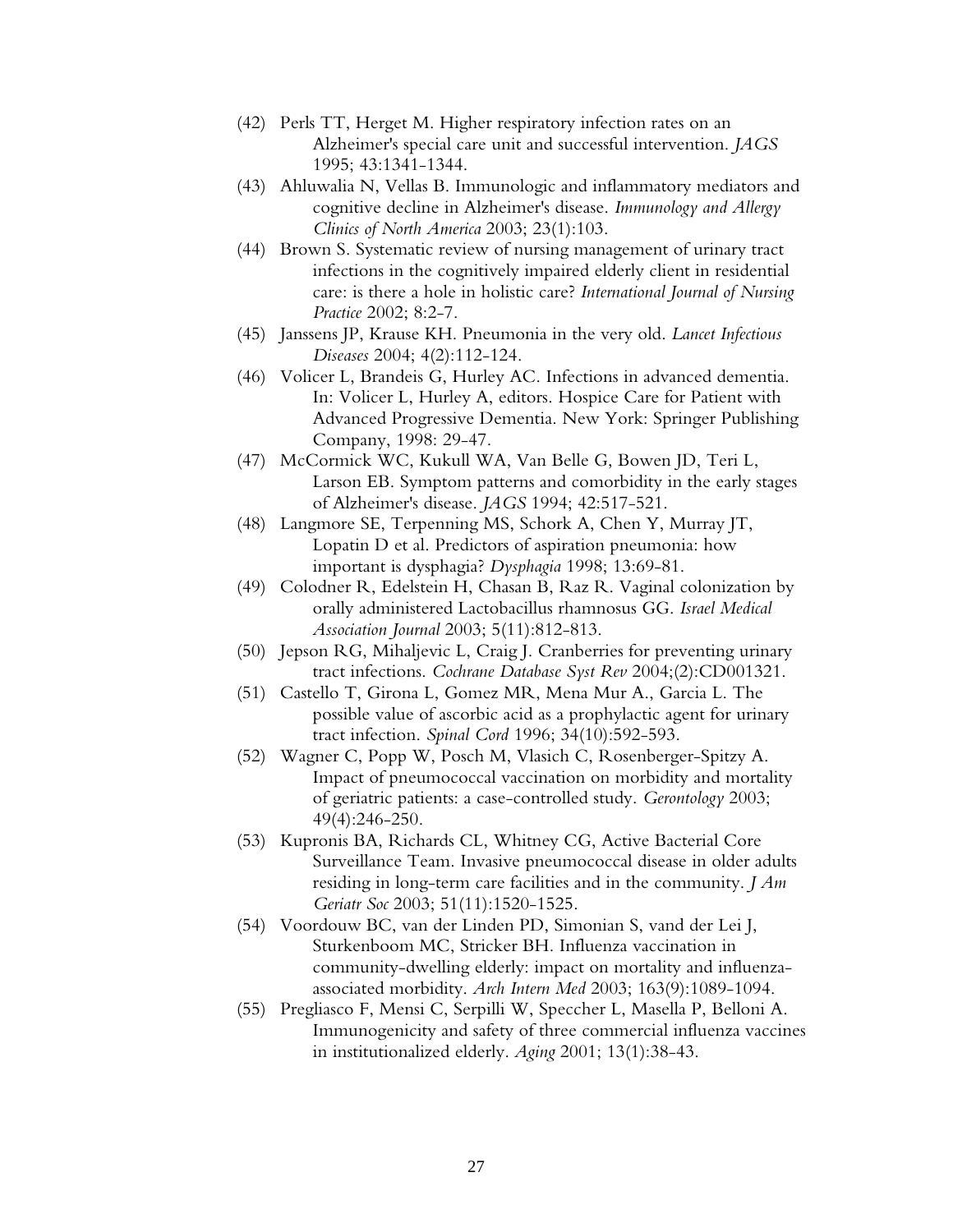- (56) Brandeis GH, Berlowitz DR, Coughlin N. Mortality associated with an influenza outbreak on a dementia care unit. *Alzheimer Dis Assoc Disord* 1998; 12(3):140-145.
- (57) Kikuchi R, Watabe N, Konno T, Mishina N, Sekizawa K, Sasaki H. High incidence of silent aspiration in elderly patients with community-acquired pneumonia. *American Journal of Respiratory and Critical Care Medicine* 1994; 150(1):251-253.
- (58) Morris J, Volicer L. Nutritional management of individuals with Alzheimer's disease and other progressive dementias. *Nutrition in Clinical Care* 2001; 4(3):148-155.
- (59) Terpenning MS, Taylor GW, Lopatin DE, Kerr CK, Dominguez BL, Loesche WJ. Aspiration pneumonia: dental and oral risk factors in an older veteran population. *J Am Geriatr Soc* 2001; 49(5):557-563.
- (60) Yoneyama T, Yoshida M, Ohrui T, Mukaiyama Hea. Oral care reduces pneumonia in older patients in nursing homes. *J Am Geriatr Soc* 2002; 50(3):430-433.
- (61) Palmer LB, Albulak K, Fields S, Filkin AM, Simon S, Smaldone GC. Oral clearance and pathogenic oropharyngeal colonization in the elderly. *American Journal of Respiratory and Critical Care Medicine* 2001; 164(3):464-468.
- (62) Sekizawa K, Matsui T, Nakagawa T, Nakayama K, Sasaki H. ACE inhibitors and pneumonia. *Lancet* 1998; 352(9133):1069.
- (63) Nakagawa T, Wada H, Sekizawa K, Arai H, Sasaki H. Amantadine and pneumonia. *Lancet* 1999; 353(9159):1157.
- (64) Croghan JE, Burke EM, Caplan S, Denman S. Pilot study of 12-month outcomes of nursing home patients with aspiration on videofluoroscopy. *Dysphagia* 1994; 9(3):141-146.
- (65) Van der Steen JT, Ooms ME, Mehr DR, Van der Wal G, Ribbe MW. Severe dementia and adverse outcomes of nursing home-acquired pneumonia: Evidence for mediation by functional and pathophysiological decline. *J Am Geriatr Soc* 2002; 50(3):439-448.
- (66) Luchins DJ, Hanrahan P, Murphy K. Criteria for enrolling dementia patients in hospice. *J Am Geriatr Soc* 1997; 45(9):1054-1059.
- (67) Hanrahan P, Raymond M, McGowan E, Luchins DJ. Criteria for enrolling dementia patients in hospice: a replication. *American Journal of Hospice and Palliative Care* 1999; 16(1):395-400.
- (68) Van der Steen JT, Ooms ME, Van der Wal G, Ribbe MW. Pneumonia: The demented patient's best friend? Discomfort after starting or withholding antibiotic treatment. *J Am Geriatr Soc* 2002; 50(10):1681-1688.
- (68a) Van der Steen JT, Ooms ME, Ader HJ, Ribbe MW, van der Wal G. Withholding antibiotic treatment in pneumonia patients with dementia: a quantitative observational study. *Arch Intern Med* 2002; 162(15):1753-1760.
- (69) Reyes-Ortega G, Guyonnet S, Ousset PJ, et al. Weight loss in Alzheimer's disease and resting energy expenditure (REE): a preliminary report. *JAGS* 1997; 45(11):1414-1415.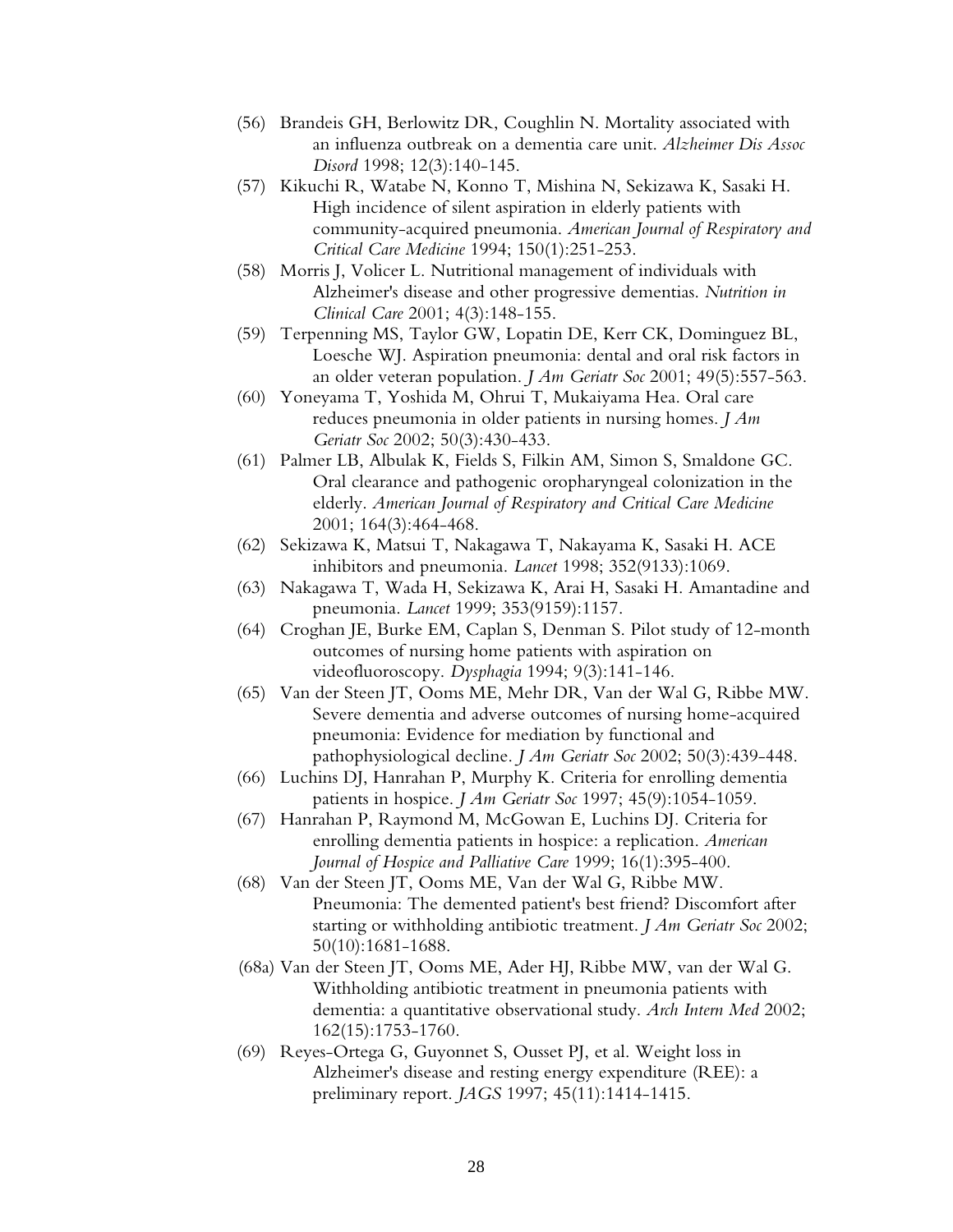- (70) Kayser-Jones J, Schell ES, Porter C, Barbaccia JC, Shaw H. Factors contributing to dehydration in nursing homes: inadequate staffing and lack of professional supervision. *JAGS* 1999; 47(10):1187- 1194.
- (71) Khodeir M, Conte EE, Morris JJ, Frisoni GB, Volicer L. Effect of decreased mobility on body composition in patients with Alzheimer's disease. *Journal of Nutrition, Health & Aging* 2000; 4(1):19-24.
- (72) Ganzini L, Goy ER, Miller LL, Harvath TA, Jackson A, Delorit MA. Nurses' experiences with hospice patients who refuse food and fluids to hasten death. *N Engl J Med* 2003; 349:359-365.
- (73) Ahronheim JC, Mulvihill M, Sieger C, Park P, Fries BE. State practice variations in the use of tube feeding for nursing home residents with severe cognitive impairment. *JAGS* 2001; 49:148-152.
- (74) Mitchell SL, Kiely DK, Gillick MR. Nursing home characteristics associated with tube feeding in advanced cognitive impairment. *J Am Geriatr Soc* 2003; 51(1):75-79.
- (75) Mitchell SL, Teno JM, Roy J, Kabumoto G, Mor V. Clinical and organizational factors associated with feeding tube use among nursing home residents with advanced cognitive impairment. *JAMA* 2003; 290(1):73-80.
- (76) Mitchell SL, Kiely DK. A cross-national comparison of institutionalized tube-fed older persons: the influence of contrasting healthcare systems. *Journal of the American Medical Directors Association* 2001; 2(1):10-14.
- (77) Finucane TE, Christmas C, Travis K. Tube feeding in patients with advanced dementia: A review of the evidence. *JAMA* 1999; 282(14):1365-1370.
- (78) Gillick MR. Sounding board Rethinking the role of tube feeding in patients with advanced dementia. *N Engl J Med* 2000; 342(3):206- 210.
- (79) Murphy LM, Lipman TO. Percutaneous endoscopic gastrostomy does not prolong survival in patients with dementia. *Arch Intern Med* 2003; 163(11):1351-1353.
- (80) Meier DE, Ahronheim JC, Morris J, Baskin-Lyons S, Morrison RS. High short-term mortality in hospitalized patients with advanced dementia - Lack of benefit of tube feeding. *Arch Intern Med* 2001; 161(4):594-599.
- (81) Sanders DS, Carter MJ, D'Silva J, James G, Bolton RP, Bardhan KD. Survival analysis in percutaneous endoscopic gastrostomy feeding: a worse outcome in patients with dementia. *Am J Gastroent* 2000; 95(6):1472-1475.
- (82) Abuksis G, Mor M, Segal N, Shemesh I, Plout S, Sulkes J et al. Percutaneous endoscopic gastrostomy: high mortality rates in hospitalized patients. *Am J Gastroent* 2000; 95(1):128-132.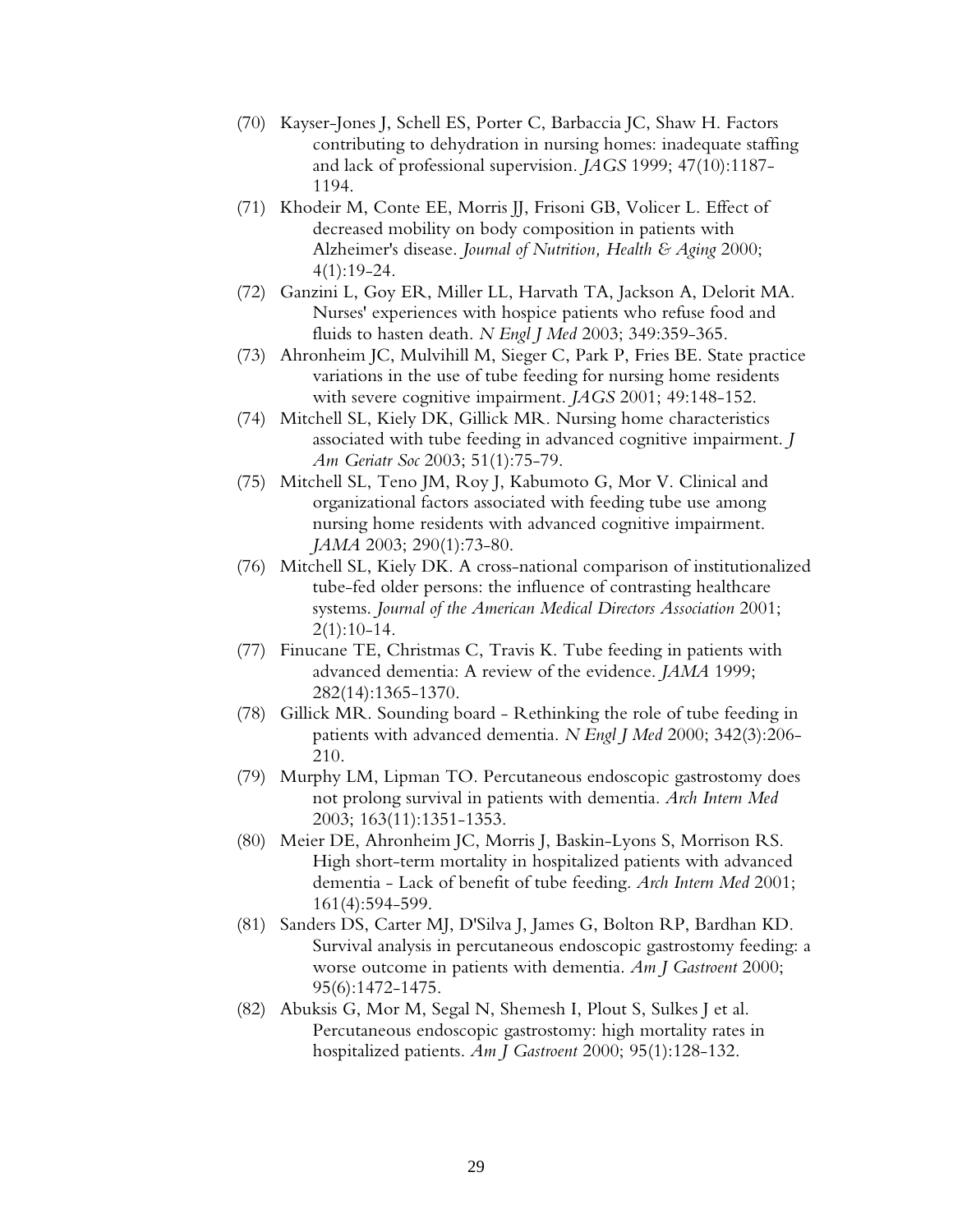- (83) Rudberg MA, Egleston BL, Grant MD, Brody JA. Effectiveness of feeding tubes in nursing home residents with swallowing disorders. *J Parenter Enter Nutr* 2000; 24(2):97-102.
- (84) Lewis CL, Cox CE, Garrett JM, Hanson L, Holmes GM, Howard A et al. Trends in the use of feeding tubes in North Carolina hospitals: 1989 to 2000. *Journal of General Internal Medicine* 2004; 19:1034- 1038.
- (85) Shega JW, Hougham GW, Stocking CB, Cox-Hayley D, Sachs GA. Barriers to limiting the practice of feeding tube placement in advanced dementia. *Journal of Palliative Medicine* 2003; 6(6):885-893
- (86) Mitchell SL, Buchanan JL, Littlehale S, Hamel MB. Tube-feeding versus hand-feeding nursing home residents with advanced dementia:a cost comparison. *JAMDA* 2003; 4:27-33.
- (87) Volicer L. Strategies for prevention of tube feeding in advanced dementia. *AAHPM Bulletin* 2001; 1(4):1-18.
- (88) Monteleoni C, Clark E. Using rapid-cycle quality improvement methodology to reduce feeding tubes in patients with advanced dementia: before and after study. *Br Med J* 2004; 329(7464):491- 494.
- (89) Reilly RB, Teasdale TA, McCullough LB. Projecting patients' preferences from living wills: an invalid strategy for management of dementia with life-threatening illness. *JAGS* 1994; 42:997-1003.
- (90) Happ MB, Capezuti E, Strumpf NE, Wagner L, Cunningham S, Evans L et al. Advance care planning and end-of-life care for hospitalized nursing home residents. *J Am Geriatr Soc* 2002; 50(5):829-835.
- (91) Schonwetter RS, Walker RM, Solomon M, Indurkhya A, Robinson BE. Life values, resuscitation preferences, and the applicability of living wills in an older population. *J Am Geriatr Soc* 1996; 44(8):954-958.
- (92) Gjerdingen DK, Neff JA, Wang M, Chanoler K. Older persons' opinions about life-sustaining prodcedures in the face of death. *Arch Fam Med* 1999; 8(5):421-425.
- (93) Griffith CH3, Wilson JF, Emmett KR, Ramsbottom-Lucier M, Rich EC. Knowledge and experience with Alzheimer's disease. Relationship to resuscitation preference. *Archives of Family Medicine* 1995; 4(9):780-784.
- (94) Dautzenberg PL, Hooyer C, Schonwetter RS, Dermout KM, vd Veer JK, Duursma SA. Dementia in resuscitation policy: a prospective study of a psychogeriatric ward in a Dutch general teaching hospital. *Age Ageing* 1996; 25(3):234-238.
- (95) Kiely DK, Mitchell SL, Marlow A, Murphy KM, Morris JN. Racial and state differences in the designation of advance directives in nursing home residents. *J Am Geriatr Soc* 2001; 49(10):1346-1352.
- (96) Bookwala J, Coppola KM, Fagerlin A, Ditto PH, Danks JH, Smucker WD. Gender differences in older adults' preferences for lifesustaining medical treatments and end-of-life values. *Death Studies* 2001; 25(2):127-149.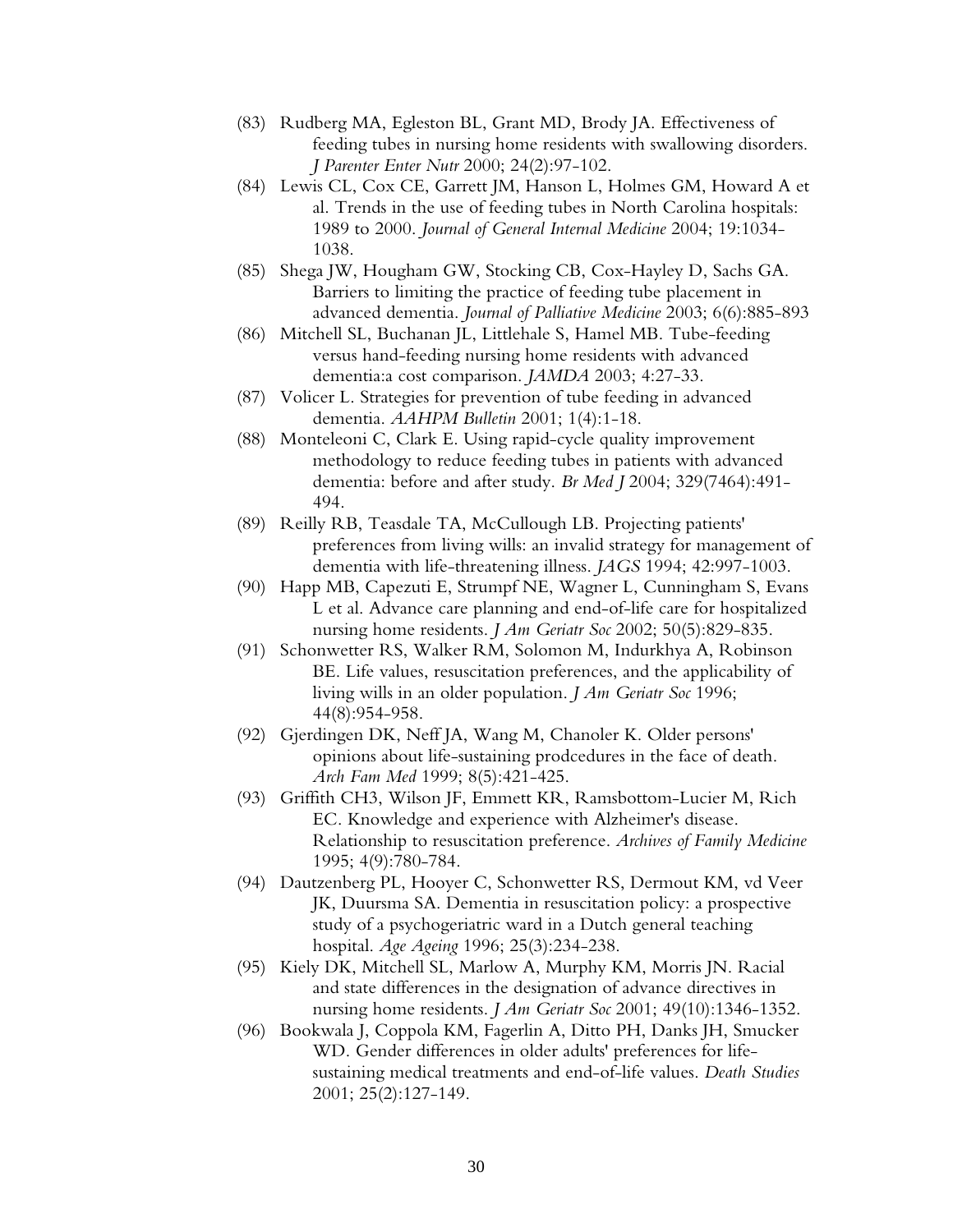- (97) Mead GE, O'Keefe ST, Jack CI, Maestri-Banks AM, Playfer JR, Lye M. What factors influence patient preferences regarding cardiopulmonary resuscitation? *Journal of the Royal College of Physicians London* 1995; 29(4):295-298.
- (98) Allen RS, DeLaine SR, Chaplin WF, Marson DC, Bourgeois MS, Dijkstra K et al. Advance care planning in nursing homes: correlates of capacity and possession of advance directives. *Gerontologist* 2003; 43(3):309-317.
- (99) Mezey M, Kluger M, Maislin G, Mittelman M. Life-sustaining treatment decisions by spouses of patients with Alzheimer's disease. *J Am Geriatr Soc* 1996; 44:144-150.
- (100) Potkins D, Bradley S, Shrimanker J, O'Brien J, Swann A, Ballard C. End of life treatment decisions in people with dementia: carers' views and the factors which influence them. *Int J Ger Psychiat* 2000; 15(11):1005-1008.
- (101) Forbes S, Bern-Klug M, Gessert C. End-of-life decision making for nursing home residents with dementia. *Journal of Nursing Scholarship* 2000; 32(3):251-258.
- (102) Gessert CE, Forbes S, Bern-Klug M. Planning end-of-life care for patients with dementia: roles of families and health professionals. *Omega* 2000; 42(4):273-291.
- (103) Teno JM, Clarridge BR, Casey V, et al. Family perspectives on end-oflife care at the last place of care. *JAMA* 2004; 291(1):88-93.
- (104) Cavalieri TA, Latif W, Cieselski J, Ciervo CAJr, Forman LJ. How physicians approach advance care planning in patients with mild to moderate Alzheimer's disease. *Journal of the American Osteopathic Association* 2002; 102(10):541-544.
- (105) Marik PE, Varon J, Lisbon A, Reich HS. Physicians' own preferences to the limitation and withdrawal of life-sustaining therapy. *Resuscitation* 1999; 42(3):197-201.
- (106) Mebane EW, Oman RF, Kroonen LT, Goldstein MK. The influence of physician race, age, and gender on physician attitudes toward advance care directives and preferences for end-of-life decisionmaking. *J Am Geriatr Soc* 1999; 47(5):579-591.
- (107) Rutecki GW, Cugino A, Jarjoura D, Kilner JF, Whittier FC. Nephrologists' subjective attitudes towards end-of-life issues and the conduct of terminal care. *Clinical Nephrology* 1997; 48(3):173- 180.
- (108) Bern-Klug M, Gessert CE, Crenner CW, Buenaver M, Skirchak D. "Getting everyone on the same page": nursing home physician's perspectives on end-of-life care. *Journal of Palliative Medicine* 2004; 7(4):533-544.
- (109) Murphy DJ, Burrows D, Santilli S, et al. The influence of the probability of survival on patients' preferences regarding cardiopulmonary resuscitation. *N Engl J Med* 1994; 330:545-549.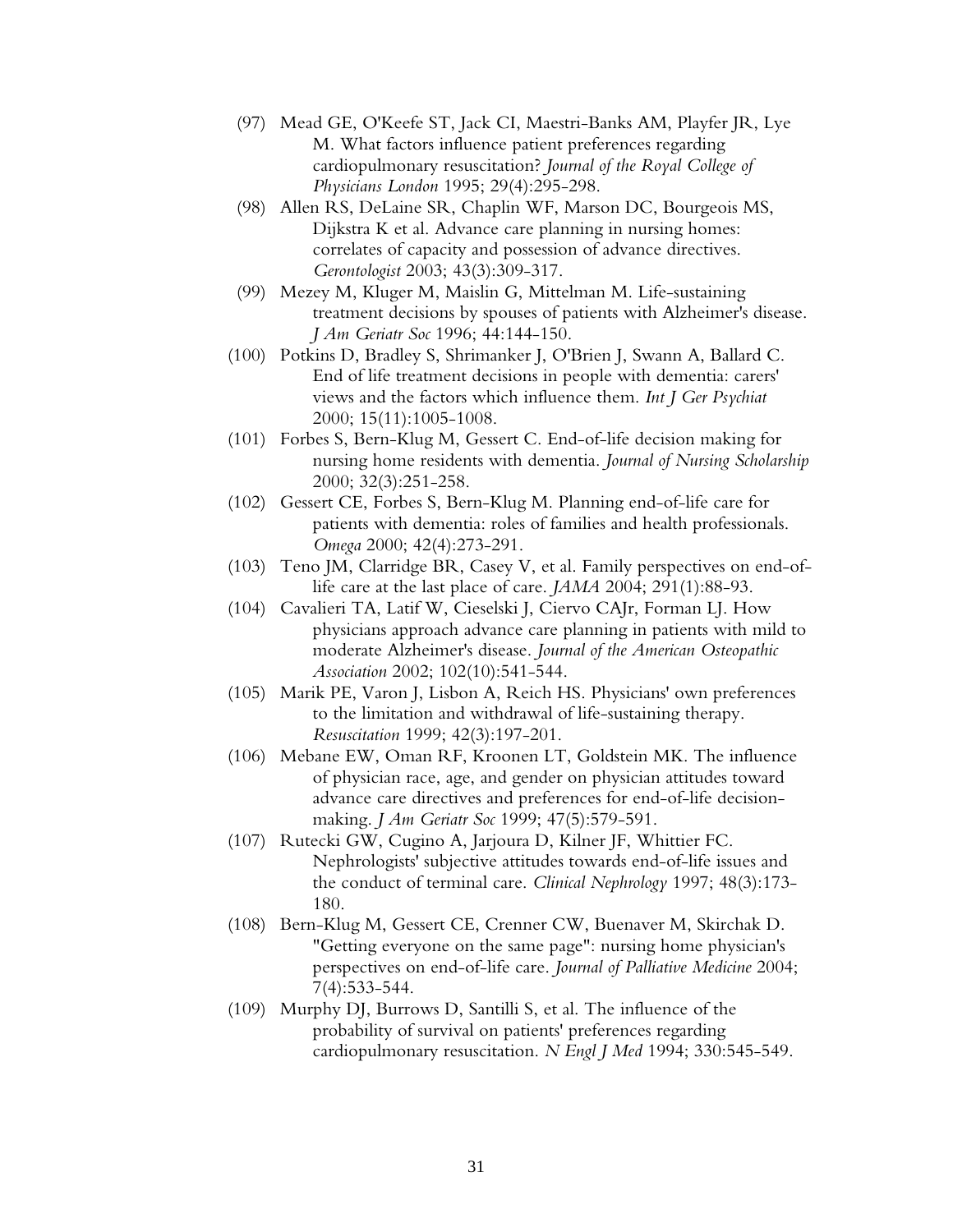- (110) Holtzman J, Pheley AM, Lurie N. Changes in orders limiting care and the use of less aggressive care in a nursing home population. *J Am Geriatr Soc* 1994; 42(3):275-279.
- (111) Zweig SC, Kruse RL, Binder EF, Szafara KL, Mehr DR. Effect of donot-resuscitate orders on hospitalization of nursing home residents evaluated for lower respiratory infections. *J Am Geriatr Soc* 2004; 52(1):51-58.
- (112) Ashby MA, Mendelson D. Gardner; re BWV: Victorian Supreme Court makes landmark Australian ruling on tube feeding. *Medical Journal of Australia* 2004; 181(8):442-445.
- (113) Rosin AJ, Sonnenblick M. Autonomy and paternalism in geriatric medicine. The Jewish ethical approach to issues of feeding terminally ill patients, and to cardiopulmonary resuscitation. *J Med Ethics* 1998; 24(1):44-48.
- (114) Care for patients in a "permanent vegetative state". *Origins* 2004; 33:737-740.
- (115) Volicer L, Berman SA, Cipolloni PB, Mandell A. Persistent vegetative state in Alzheimer disease - Does it exist? *Arch Neurol* 1997; 54(11):1382-1384.
- (116) Shannon TA, Walter JJ. Implications of the papal allocution on feeding tubes. *Hastings Cent Rep* 2004; 34(4):18-20.
- (117) Pasman HRW, Onwuteaka-Philipsen BD, Ooms ME, van Wigcheren PT, Van der Wal G, Ribbe MW. Forgoing artificial nutrition and hydration in nursing home patients with dementia - patients, decision making, and participants. *Alzheimer Dis Assoc Disord* 2004; 18(3):154-162.
- (118) Mitchell SL, Lawson FM. Decision-making for long-term tube-feeding in cognitively impaired elderly people. *Can Med Assoc J* 1999; 160(12):1705-1709.
- (119) Mitchell SL, Berkowitz RE, Lawson FM, Lipsitz LA. A cross-national survey of tube-feeding decisions in cognitively impaired older persons. *J Am Geriatr Soc* 2000; 48(4):391-397.
- (120) Lloyd-Williams M, Payne S. Can multidisciplinary guidelines improve the palliation of symptoms in the terminal phase of dementia? *International Journal of Palliative Care Nursing* 2002; 8(8):370-375.
- (121) Van der Steen JT, Ooms ME, Ribbe MW, Van der Wal G. Decisions to treat or not to treat pneumonia in demented psychogeriatric nursing home patients: Evaluation of a guideline. *Alzheimer Dis Assoc Disord* 2001; 15(3):119-128.
- (122) Rabeneck L, McCullough LB, Wray NP. Ethically justified, clinically comprehensive guidelines fro percutaneous endoscopic gastrostomy tube placement. *Lancet* 1997; 349:496-498.
- (123) Mitchell SL, Tetroe JM, O'Connor AM. A decision aid for long-term tube feeding in cognitively impaired older adults. *Journal of American Geriatrics Society* 2001; 49(3):313-316.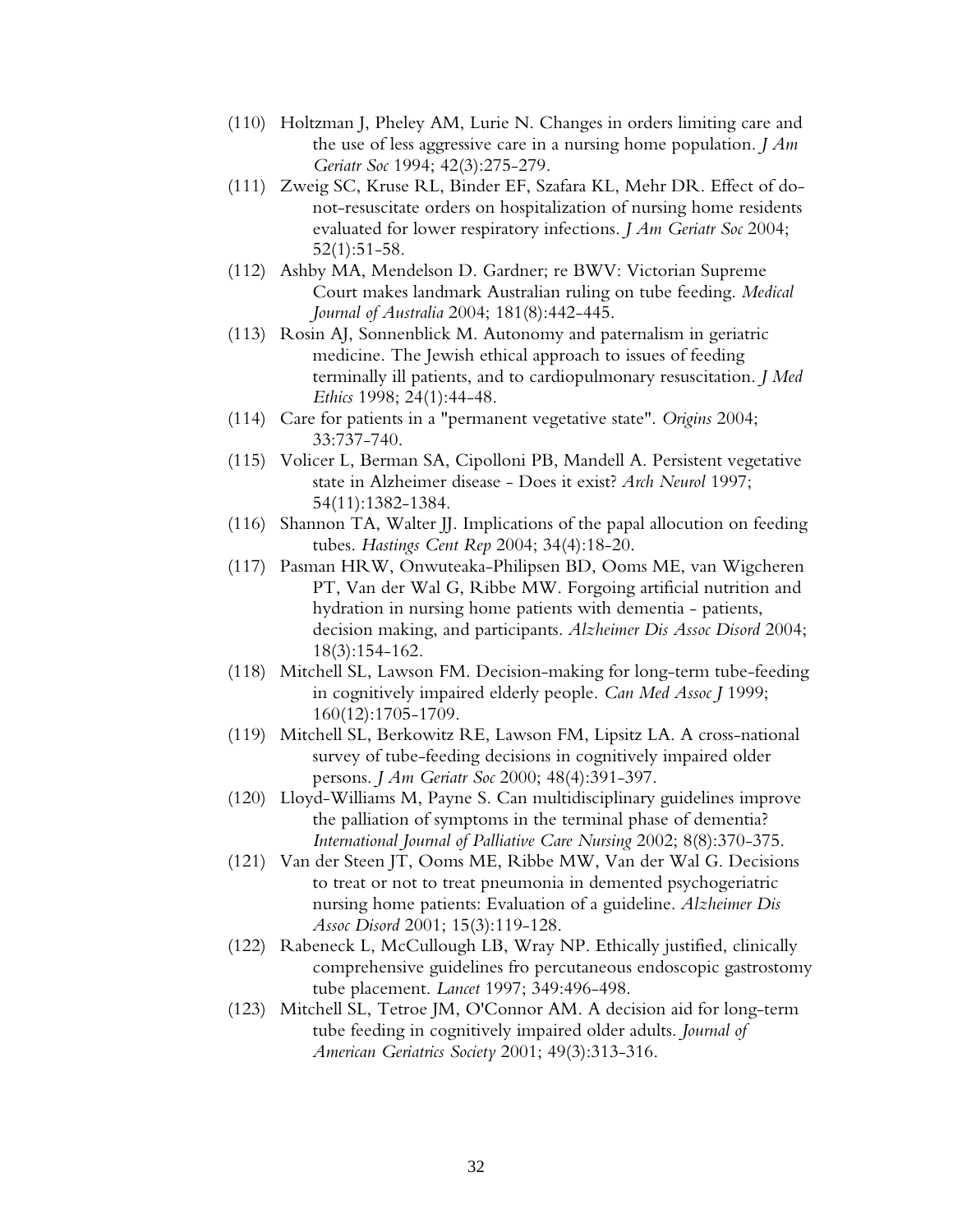- (124) Fisk JD, Sadovnick AD, Cohen CA, Gauthier S, Dossetor J, Eberhart A et al. Ethical guidelines of the Alzheimer society of Canada. *Can J Neurol Sci* 1998; 25:242-248.
- (125) Karlawish J, Quill T, Meier DE. A consensus-based approach to providing palliative care to patients who lack decision-making capacity. ACP-ASIM End-of-Life Care Consensus Panel. *Ann Intern Med* 1999; 130(10):835-840.
- (126) Mast KR, Salama M, Silverman GK, Arnold RM. End-of-life content in treatment guidelines for life-limiting diseases. *Journal of Palliative Medicine* 2004; 7(6):754-773.
- (127) Diagnosis, Management and Treatment of Dementia: A Practical Guide for Primary Care Physicians. Chicago, IL: American Medical Association, 1999.
- (128) American Psychiatric Association. Practice guideline for the treatment of patients with Alzheimer's disease and other dementias of late life. *Am J Psychiatry* 1997; 154(5, Supplement):1-39.
- (129) California Workgroup on Guidelines for Alzheimer's Disease Management. Guidelines for Alzheimer's disease management. Alzheimer's Association of Los Angeles, Riverside and San Bernardino Counties, 2002.
- (130) Dementia: Clinical Practice Guideline 1998. Columbia, MD: American Medical Directors Association, 1998.
- (131) Hanrahan P, Luchins DJ. Access to hospice programs in end-stage dementia: A national survey of hospice programs. *J Am Geriatr Soc* 1995; 43:56-59.
- (132) Hospice Facts and Figures. www.nhpco.org/i4a/pages/index.cfm?pageid=32748&openpage= 3274 2005.
- (133) Ewbank DC. Deaths attributable to Alzheimer's disease in the United States. *Am J Publ Health* 1999; 89(1):90-92.
- (134) Hoyert DL, Kung H-C, Smith BL. Deaths: preliminary data for 2003. *National Vital Statistics Reports* 2005; 53(15):1-48.
- (135) Schonwetter RS, Han B, Small BJ, Martin B, Tope K, Haley WE. Predictors of six-month survival among patients with dementia: an evaluation of hospice Medicare guidelines. *American Journal of Hospice and Palliative Care* 2003; 20(2):105-113.
- (136) Hanrahan P, Luchins DJ. Feasible criteria for enrolling end-stage demetia patients in home hospice care. *The Hospice Journal* 1995; 10(3):47-55.
- (137) Simard J, Volicer L. Barriers to providing hospice care for people with dementia. In: Volicer L, Hurley A, editors. Hospice care for patients with advanced progressive dementia. New York: Springer Publishing Company, 1998: 231-246.
- (138) Marsh GW, Prochoda KP, Pritchett E, Vojir CP. Predicting hospice appropriatness for patients with dementia of the Alzheimer's type. *Applied Nursing Research* 2000; 13(4):187-196.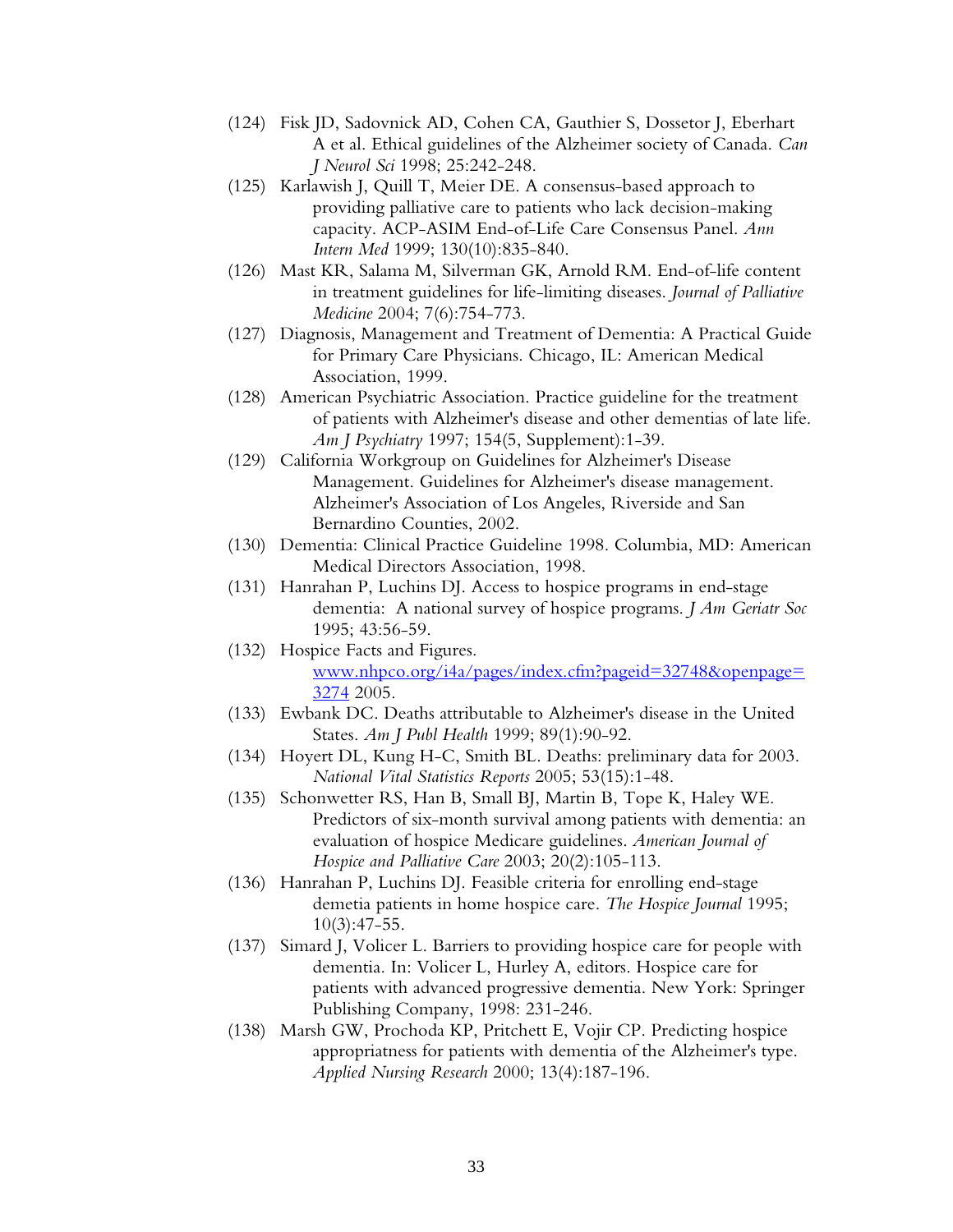- (139) Mitchell SL, Kiely DK, Hamel MB, Park PS, Morris JN, Fries BE. Estimating prognosis for nursing home residents with advanced dementia. *JAMA* 2004; 291(22):2734-2740.
- (140) Pyenson B, Connor S, Fitch K, Kinzbrunner B. Medicare cost in matched hospice and non-hospice cohorts. *J Pain Sympt Manag* 2004; 28(3):200-210.
- (141) Miller SC, Intrator O, Gozalo P, Roy J, Barber J, Mor V. Government expenditures at the end of life for short- and long-stay nursing home residents: differences by hospice enrollment status. *J Am Geriatr Soc* 2004; 52(8):1284-1292.
- (142) Campbell DE, Lynn J, Louis TA, Shugarman LR. Medicare program expenditures associated with hospice use. *Ann Intern Med* 2005; 140(4):269-277.
- (143) Christakis NA, Escarce JJ. Survival of Medicare patients after enrollment in hospice programs. *N Engl J Med* 1996; 335:172-178.
- (144) Lapane KL, Gambassi G, Landi F, Sgadari A, Mor V, Bernabei R. Gender differences in predictors of mortality in nursing home residents with AD. *Neurology* 2001; 56(5):650-654.
- (145) Miller SC, Mor V, Wu N, Gozalo P, Lapane K. Does receipt of hospice care in nursing homes improve the management of pain at the end of life? *J Am Geriatr Soc* 2002; 50(3):507-515.
- (146) Miller SC, Mor V, Teno J. Hospice enrollment and pain assessment and management in nursing homes. *J Pain Sympt Manag* 2003; 26(3):791-799.
- (147) Krulewitch H, London MR, Skakel VJ, Lundstedt GJ, Thomason H, Brummel-Smith K. Assessment of pain in cognitively impaired older adults: a comparison of pain assessment tools and their use by nonprofessional caregivers. *JAGS* 2000; 48:1607-1611.
- (148) Warden V, Hurley AC, Volicer L. Development and psychometric evaluation of the PAINAD (Pain Assessment in Advanced Dementia) Scale. *JAMDA* 2003; 4:9-15.
- (149) Villanueva MR, Smith TL, Erickson JS, Lee AC, Singer CM. Pain assessment for the dementing elderly (PADE): reliability and validity of a new measure. *JAMDA* 2003; 4(1):1-8.
- (150) Casarett D, Takesaka J, Karlawish J, Hirschman KB, Clark CM. How should clinicians discuss hospice for patients with dementia? Anticipating caregivers' preconceptions and meeting their information needs. *Alzheimer Dis Assoc Disord* 2002; 16(2):116-122.
- (151) Murphy K, Hanrahan P, Luchins D. A survey of grief and bereavement in nursing homes: The importance of hospice grief and bereavement for the end-stage Alzheimer's disease patient and family. *J Am Geriatr Soc* 1997; 45(9):1104-1107.
- (152) Schulz R, Belle SH, Czaja SJ, McGinnis KA, Stevens A, Zhang S. Long-term care placement of dementia patients and caregiver health and well being. *JAMA* 2004; 292(8):961-967.
- (153) Haley WE, LaMonde LA, Han B, Narramore S, Schonwetter R. Family caregiving in hospice: effects on psychological and health